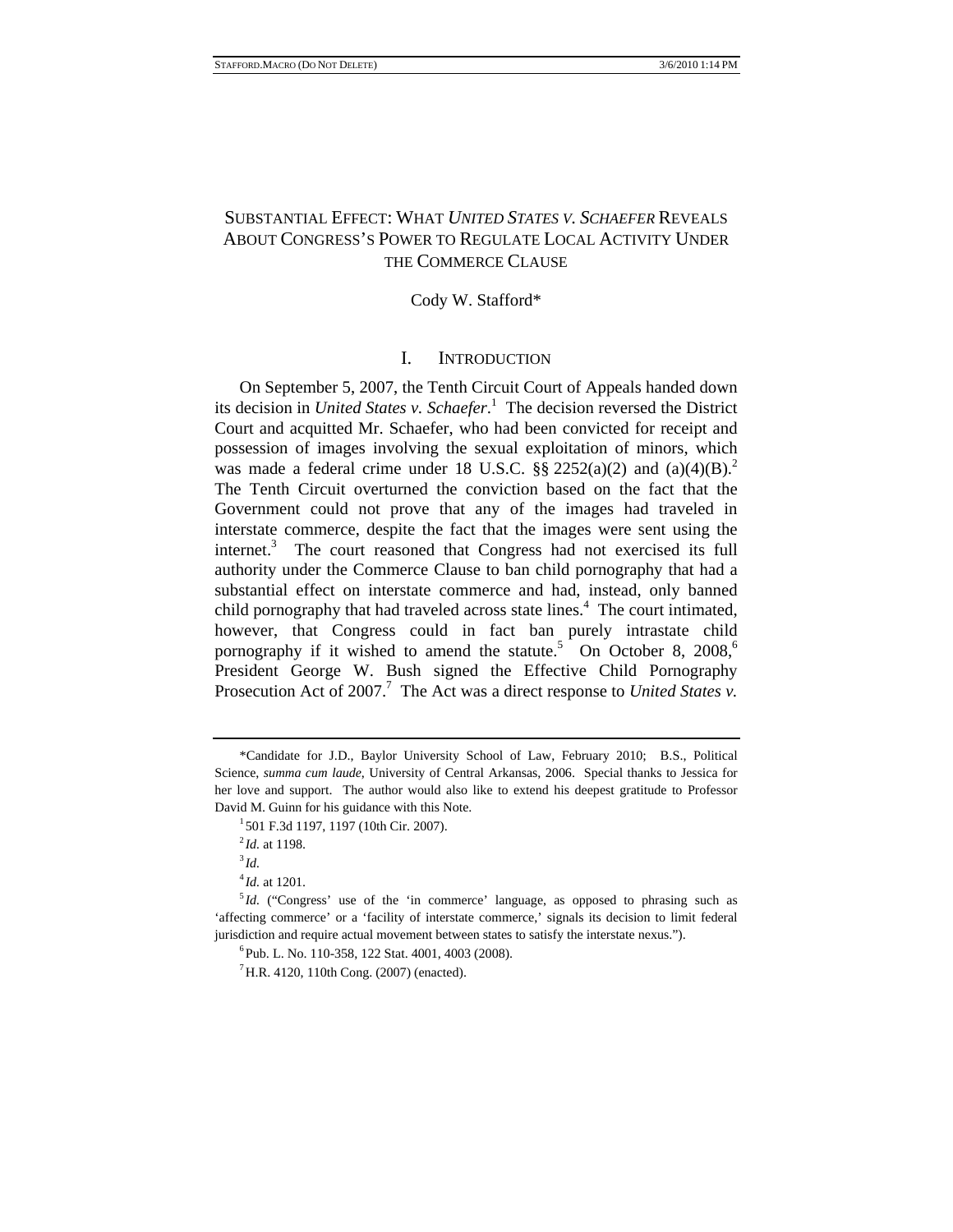Schaefer.<sup>8</sup> Essentially, the Act is an effort by Congress to fully exercise its power under the Commerce Clause by banning child pornography that has a substantial effect on interstate commerce. $9$  Few people would question Congress's good intentions in doing everything within its power to prosecute and hopefully deter those that would take advantage of children. Yet, this raises a very significant question: is Congress acting within its power? The Act raises some very serious questions about how far Congress may reach under the Commerce Clause.<sup>10</sup> This Article will focus on the constitutionality of the Act under the Commerce Clause and attempt to determine exactly how far Congress may reach when regulating activities that are local in nature. To do this, we will need to understand both the history of 18 U.S.C. § 2251 *et seq.*, and the current state of Commerce Clause jurisprudence.

## II. HISTORY OF 18 U.S.C. § 2251 *ET SEQ.*

The genesis for the current law came in 1977, when Congress passed the Protection of Children Against Sexual Exploitation Act.<sup>11</sup> The law was part of a "comprehensive scheme developed by Congress to eliminate the production, possession, and dissemination of child pornography."12 As part of the Act's passage, Congress noted that child pornography "[has] become [a] highly organized, multimillion dollar industr[y] that operate[s] on a nationwide scale ... and [that] the sale and distribution of such pornographic materials are carried on to a substantial extent through the mails and other instrumentalities of interstate and foreign commerce."<sup>13</sup>

The law was amended in 1984 to "eliminate the requirement that the production, receipt, transportation, or distribution of child pornography be for a 'pecuniary profit."<sup>14</sup> This amendment came as a result of an enforcement gap that was discovered in the statute.<sup>15</sup> As Congress noted, "[m]any of the individuals who distribute materials covered by [the statute]

 $^{8}$ 153 CONG. REC. H13,592 (daily ed. Nov. 13, 2007) (statement of Rep. Conyers).

<sup>&</sup>lt;sup>9</sup> 18 U.S.C.A. § 2251 (West 2000 & Supp. 2009).

<sup>&</sup>lt;sup>10</sup>U.S. CONST. art. I, § 8, cl. 3.<br><sup>11</sup>Pub. L. No. 95-225, 92 Stat. 7 (1978); see also United States v. Jeronimo-Bautista, 425 F.3d 1266, 1269–70 (10th Cir. 2005).<br><sup>12</sup> Jeronimo-Bautista, 425 F.3d at 1269.<br><sup>13</sup> S. REP. NO. 95-438, at 5 (1977), *reprinted in* 1978 U.S.C.C.A.N. 40, 42–43.<br><sup>14</sup> United States v. Morales-De Jesus, 372 F.3d 6, 11 (1st C

<sup>15</sup> *Id.*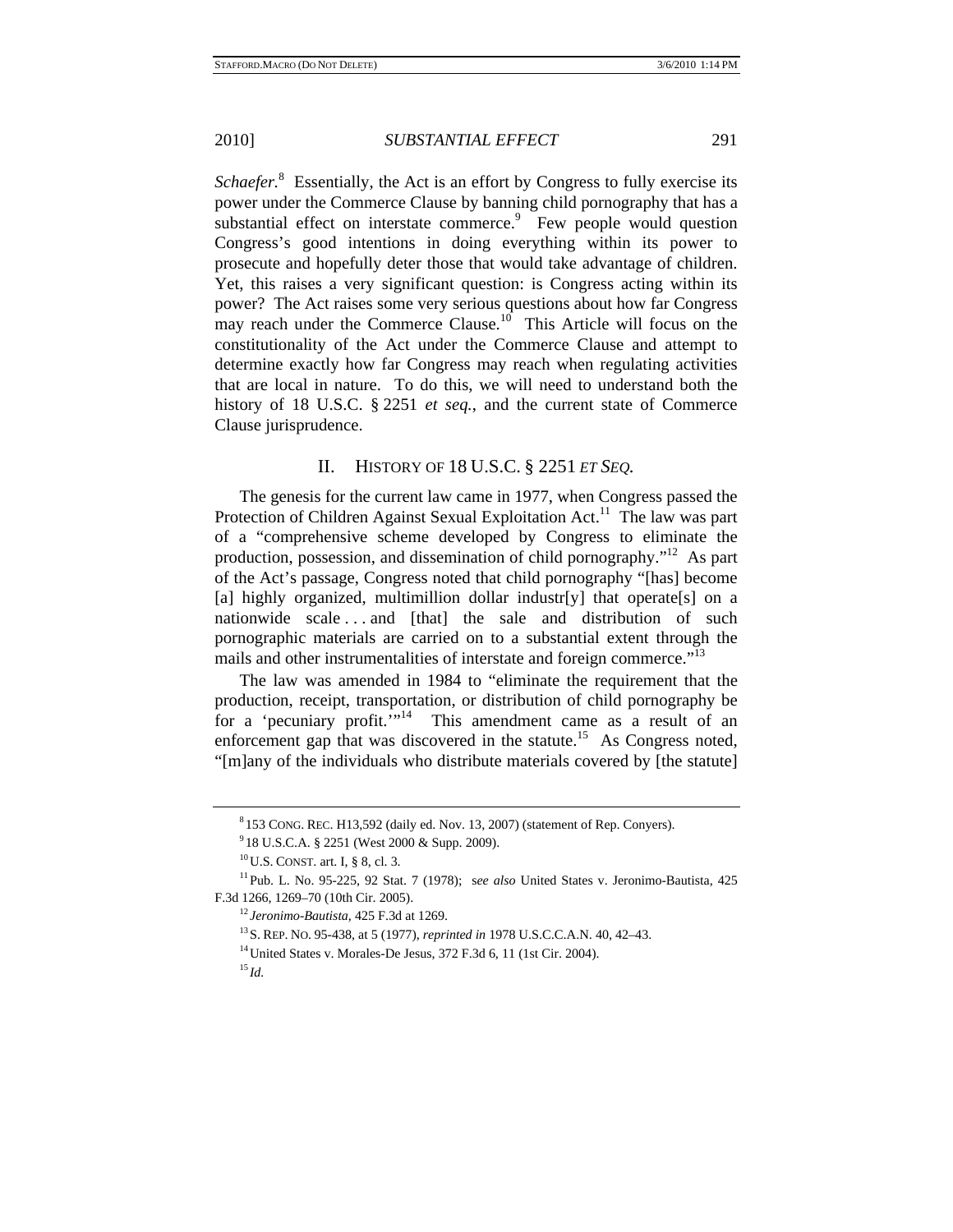do so by gift or exchange without any commercial motive and thus remain outside the coverage of this provision."16

Congress amended the statute again in 1996 in regards to the electronic creation of child pornography.<sup>17</sup> Congress noted that the mere existence of child pornographic images "inflames the desires of child molesters, pedophiles, and child pornographers who prey on children" and that possession of such images "increas[es] the creation and distribution of child pornography . . . .<sup>"18</sup> Congress went on to note that "prohibiting the possession of and viewing of child pornography will encourage the possessors of such material to rid themselves of or destroy the material, thereby helping . . . eliminate the market for the sexual exploitative use of children  $\ldots$  ...<sup>19</sup>

Prior to 2008, the most recent amendment to the statute came in 1998, when Congress added a jurisdictional element to cover child pornography that had been created "using materials that have been mailed, shipped, or transported in interstate or foreign commerce by any means." $20$  This amendment was intended to address situations in which the defendant had created child pornography but did not actually transport, nor intend to transport, the images through interstate commerce.<sup>21</sup> A situation such as this had effectively prevented federal law enforcement from prosecuting the case.<sup>22</sup>

Since its inception, the law has been challenged on many different constitutional grounds. The statute has withstood Equal Protection,  $2<sup>3</sup>$ 

<sup>16</sup>H.R. REP. NO. 98-536, at 2 (1983), *reprinted in* 1984 U.S.C.C.A.N. 492, 493; *see also* H.R. REP. NO. 99-910, at 4 (1986), *reprinted in* 1986 U.S.C.C.A.N. 5952, 5954 (noting that the 1984 amendments sought to "eliminate the requirement that interstate distribution be for the purpose of sale; experience revealed that much if not most child pornography material is distributed . . . on a non-commercial basis, and thus no sale is involved.").<br><sup>17</sup> *See Morales-De Jesus*, 372 F.3d at 11.<br><sup>18</sup>Child Pornography Prevention Act of 1996, Pub. L. No. 104-208, § 121, 110 Stat. 3009-26,

<sup>27. 19</sup> *Id*. 20 18 U.S.C. § 2251(a) (Supp. 2009); *see also* United States v. Jeronimo-Bautista, 425 F.3d

<sup>1266, 1269–70 (10</sup>th Cir. 2005). 21H.R. REP. NO. 105-557, at 27 (1998), *reprinted in* 1998 U.S.C.C.A.N. 678, 695. 22 *Id.*

<sup>23</sup> *See*, *e.g.*, United States v. Freeman, 808 F.2d 1290, 1292–93 (8th Cir. 1987) (upholding defendant's prosecution under the statute, which defined "minor" as a person under 18 years of age, even though the conduct prosecuted was allegedly legal under the applicable state law, which defined "child" as a person under 16 years of age).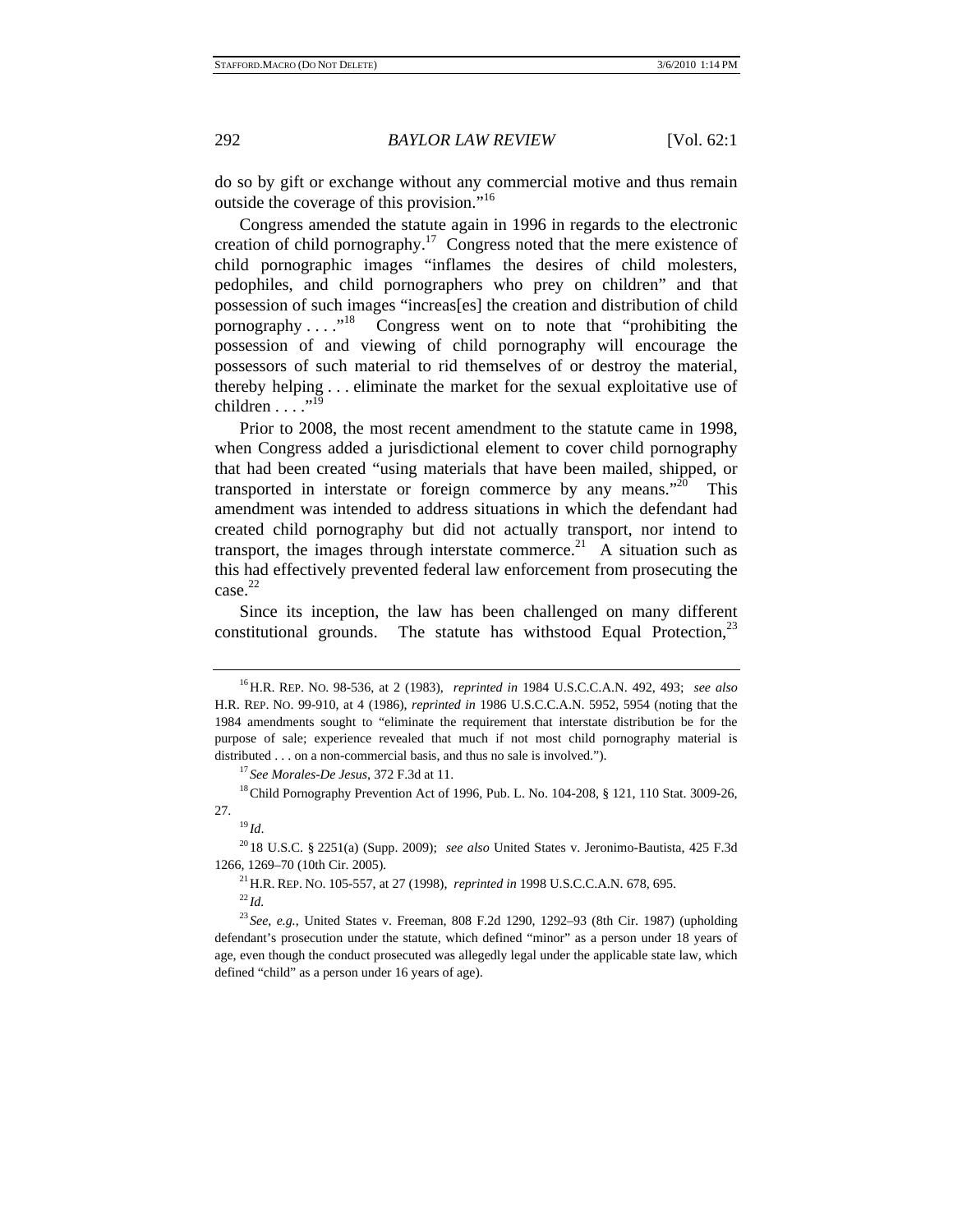the Commerce Clause, and that is where we will turn next.

Freedom of Speech, $^{24}$  and Due Process challenges.<sup>25</sup> For the purposes of this article, however, the most important challenges are those grounded in

#### *A.* United States v. Schaefer

As a general rule, courts have almost universally upheld the § 2251 against Commerce Clause challenges. $^{26}$  Even before the current version of the statute went into effect in 2008, very few courts had held that Congress had exercised less than its full authority under the Commerce Clause.<sup>27</sup> When the statute has been held to be unconstitutional, the decisions were based solely on the facts of the specific situation without regard to the statute as a whole. $28$  It is against this backdrop that the Tenth Circuit decided *United States v. Schaefer*. The government had charged Mr. Schaefer in the District of Kansas with one count of receiving child pornography (which violated  $\S 2252(a)(2)$ ) and one count of possession of

<sup>24</sup> *See*, *e.g.*, New York v. Ferber, 458 U.S. 747, 764 (1982) (holding that prosecutions under the statute were not subject to the obscenity standard enunciated in *Miller v. California*, 413 U.S. 15 (1973)); United States v. Reedy, 845 F.2d 239, 240–41 (10th Cir. 1988) (holding that the statute was not impermissibly overbroad in violation of the Federal Constitution's First Amendment).<br><sup>25</sup> *See*, *e.g.*, United States v. Esch, 832 F.2d 531, 536 (10th Cir. 1987) (holding that the statute

was not unconstitutional even though it lacked an express mens rea requirement); United States v. Fenton, 654 F. Supp. 379, 380 (E.D. Pa. 1987) (noting that the statute might not violate due process by creating a strict-liability serious felony). 26 *See* United States v. Cramer, 213 F. App'x 138, 142–43 (3d Cir. 2007), *cert denied*, 550

U.S. 949 (2007); United States v. Croxford, 170 F. App'x 31, 45 (10th Cir. 2006); United States v. Tashbook, 144 F. App'x 610, 615 (9th Cir. 2005); United States v. Morales-De Jesus, 372 F.3d 6, 17 (1st Cir. 2004); United States v. Holston, 343 F.3d 83, 90 (2nd Cir. 2003); United States v. Buculei, 262 F.3d 322, 330 (4th Cir. 2001); United States v. Hoggard, 254 F.3d 744, 746 (8th Cir. 2001); United States v. Kallestad, 236 F.3d 225, 231 (5th Cir. 2000); United States v. Angle, 234 F.3d 326, 338 (7th Cir. 2000). 27 *See*, *e.g.*, United States v. Andrews, 383 F.3d 374, 378 n.1 (6th Cir. 2004) ("Congress, in an

attempt to halt interstate trafficking [of child pornography], can prohibit local production that feeds the national market and stimulates demand, as this production substantially affects interstate commerce."). 28 *See* United States v. Smith, 402 F.3d 1303, 1322 (11th Cir. 2005) (finding § 2251(a) and

<sup>§ 2252(</sup>a)(5)(B) unconstitutional as applied), *vacated*, 545 U.S. 1125 (2005); United States v. McCoy, 323 F.3d 1114, 1133 (9th Cir. 2003) (finding § 2252(a)(4)(B) unconstitutional as applied); United States v. Corp, 236 F.3d 325, 332 (6th Cir. 2001) (concluding "that Corp's activity was not of a type demonstrated *substantially* to be connected or related to interstate commerce on the facts of [the] case.").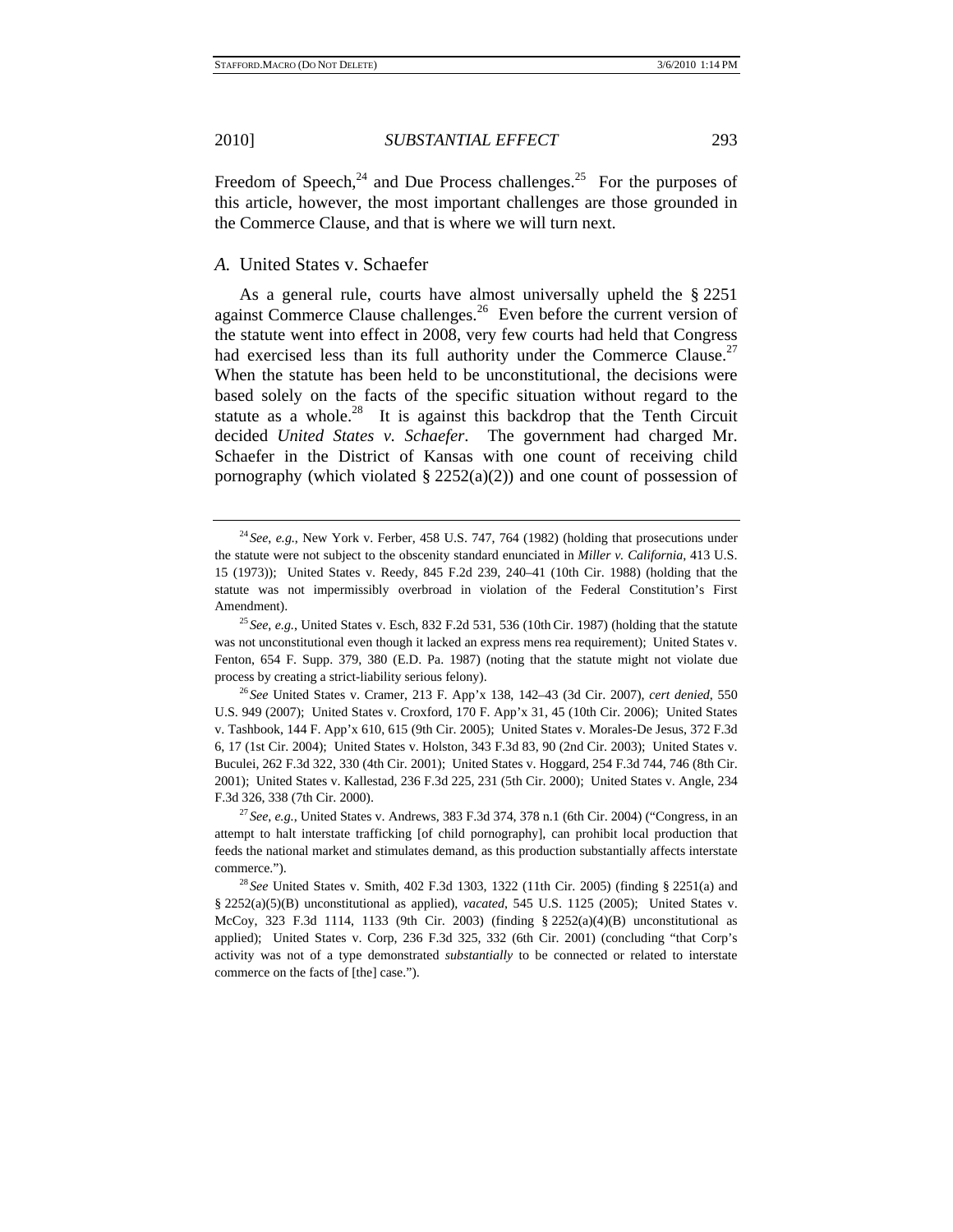child pornography (which violated  $\S 2252(a)(4)(B)$ ).<sup>29</sup> The defendant had used his computer and credit cards to subscribe to websites that contained images of child pornography.<sup>30</sup> Government agents also found computer disks with images of child pornography on them. $31$  However, the government was unable to prove that the images on the computer disks had been downloaded from the internet or, more importantly, that any of the images purportedly sent through the internet had originated from outside the defendant's home state.<sup>32</sup> Despite these issues, the District Court convicted the defendant and sentenced him to seventy months imprisonment on each count, with the sentences to run concurrently. $33$ 

On appeal, Mr. Schaefer argued that "the complete absence of proof at trial that the images he possessed and received traveled across state lines require[d] an acquittal, as the jurisdictional nexus is an essential element of the statute."34 In other words, the fact that the government did not prove that the images had traveled in interstate commerce meant that Mr. Schaefer's activities were not covered by the statute. To accept this argument, the Tenth Circuit would have to find both that (1) transmission of images using the internet did not necessarily mean that the images traveled across state lines and that (2) Congress had not exercised their full power under the Commerce Clause to reach intrastate possession of child pornography. That is exactly what they did.

First, the court held that the government must prove that the images were transferred across state lines.<sup>35</sup> The court recognized that "many, if not most," internet transmissions will involve the movement of information across state lines. $36$  However, this fact alone, according to the court, does not absolve the government of its duty to prove that the images were in fact sent across state lines.<sup>37</sup> Second, the court found it "apparent that Congress" elected not to reach all conduct it could have regulated under  $\S 2252(a)$ ."<sup>38</sup> The court noted that "Congress's use of the 'in commerce' language, as

<sup>31</sup> *Id.* <sup>32</sup> *Id.* at 1199. 33 *Id.* <sup>34</sup> *Id.* <sup>35</sup> *Id.* at 1201. 36 *Id.* <sup>37</sup> *Id.* <sup>38</sup> *Id.*

<sup>29</sup>United States v. Schaefer, 501 F.3d 1197, 1198 (10th Cir. 2007). 30 *Id.*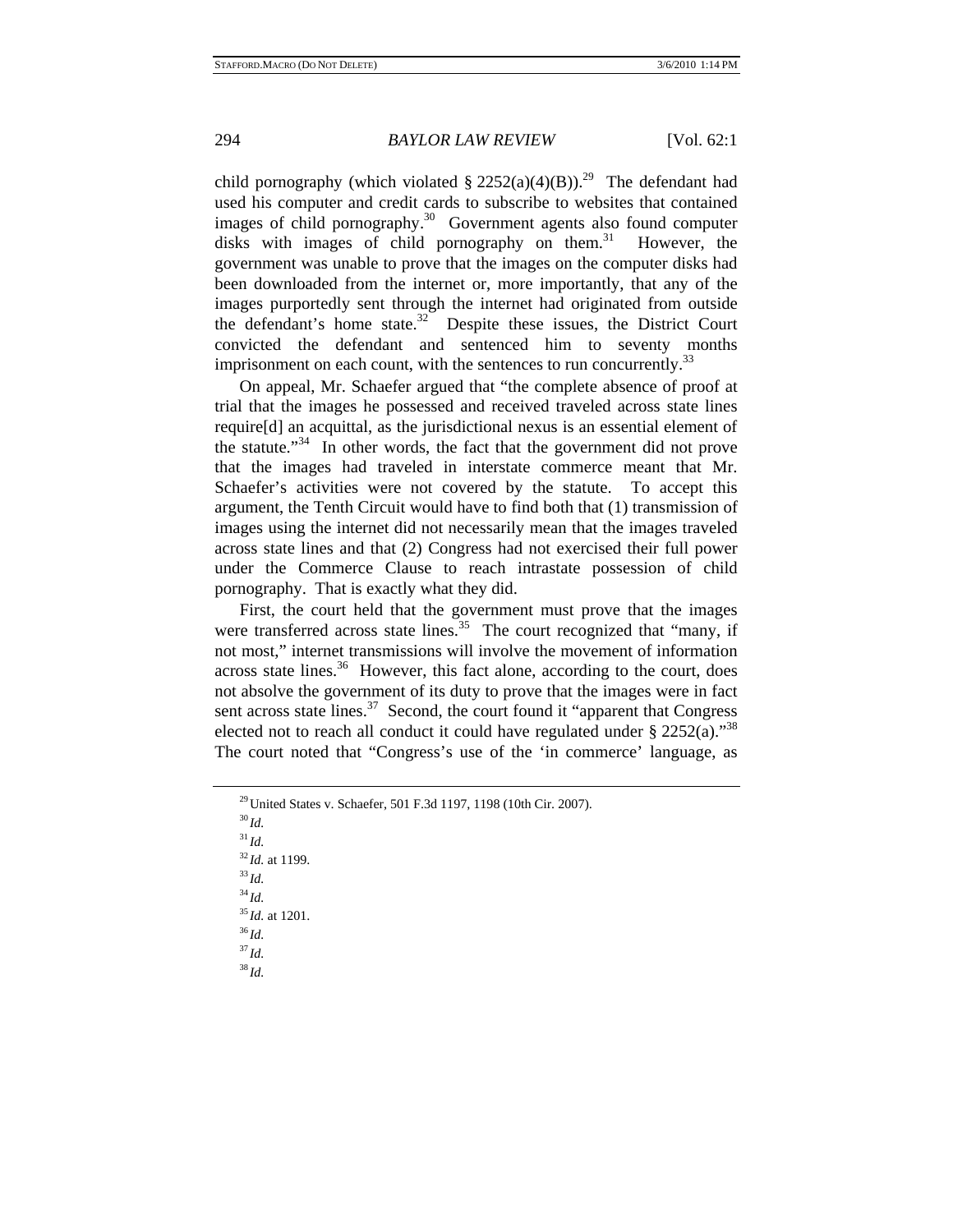opposed to phrasing such as 'affecting commerce' or a 'facility of interstate commerce,' signals its decision to limit federal jurisdiction and require actual movement between state to satisfy the interstate nexus."39 Based on this reading of the statute Congress had chosen not to regulate or prohibit the purely local production and possession of child pornography. Therefore, since the government could not prove that the images had traveled across state lines and since Congress had apparently chosen not to use its full power under the Commerce Clause to regulate intrastate child pornography with a substantial impact on interstate commerce, the defendant's conviction was reversed and the case remanded to the District Court for an entry of an order of acquittal.<sup>40</sup>

## *B. Congress Responds*

The ink on *United States v. Schaefer* was barely dry when H.R. 4120<sup>41</sup>

(a) SECTION 2252.—Section 2252 of title 18, United States Code, is amended—

(1) in subsection (a)(1), by inserting "or affecting" after "ships in";

(2) in subsection (a)(2), by striking "knowingly" and all that follows through "mails" and inserting "knowingly receives, distributes, or reproduces for distribution, in or affecting interstate or foreign commerce, any visual depiction";

(3) in subsection (a)(3)(B), by inserting "or affecting" before "interstate"; and

 $(4)$  in subsection  $(a)(4)(B)$ 

(A) by inserting "in or affecting interstate or foreign commerce" after "possesses"; and

(B) by striking "that has been" and all that follows through "by computer".

(b) SECTION 2252A. —Section 2252A of title 18, United States Code, is amended—

(1) in paragraphs (1) through (4) and (6) of subsection (a), by inserting "or affecting" before "interstate or foreign commerce" each place it appears; and

 $(2)$  in subsection  $(a)(5)(b)$ 

<sup>39</sup> *Id.* at 1201–02. *Compare* Russell v. United States, 471 U.S. 858, 859 (1985) (noting term "affecting interstate or foreign commerce" conveys Congress's intent to exert full Commerce Clause power), *with* Circuit City Stores, Inc. v. Adams, 532 U.S. 105, 115–16 (2001) (noting "in commerce" language limits Congress's reach).<br><sup>40</sup> *Schaefer*, 501 F.3d at 1207.<br><sup>41</sup> H.R. 4120 provides, in relevant part: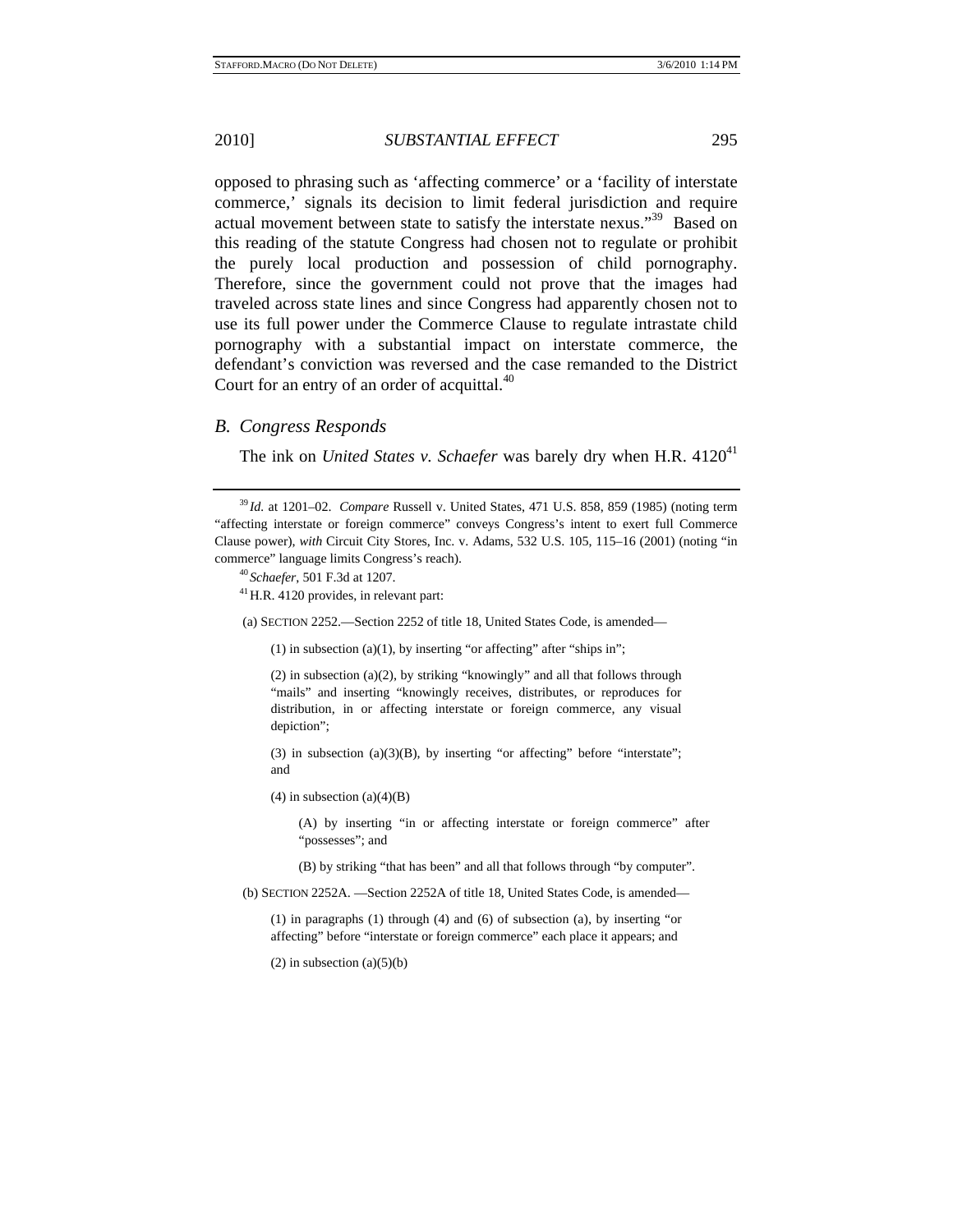was introduced in the United States House of Representatives.<sup>42</sup> Several Representatives rose to speak on the House floor to address the decision by the Tenth Circuit. None of them had anything positive to say about the court's decision. Indeed, one Representative called the decision "wrongly decided"<sup>43</sup> and the bill's author, Nancy Boyda, said that the court's opinion created a "judicial loophole that allowed a guilty man who hurt our children . . . to go free."<sup> $44$ </sup> Representative Conyers minced no words when he said, "So let there be no mistake that Congress intends to use its full commerce clause authority to reach activities concluded by this odious business. And we want to make it so clear that even the 10th Circuit Court of Appeals cannot be mistaken by that."<sup>45</sup> The bill was quickly passed by the House by a vote of 409 to  $0.46$  In September 2008, the Senate passed the bill, with only minor amendment, by unanimous consent.<sup>47</sup> Two weeks later, President Bush signed the bill into law. $48$  Given that the legislative process is generally characterized by delay, obfuscation, and compromise,<sup>49</sup> the fact that H.R. 4120 was signed into law less than a year after its introduction in Congress shows how important fighting child pornography is to the American people.

Indeed, the speed with which Congress and the President acted on the matter should be applauded wholeheartedly. However, the goal of this article is to determine whether the law can be read consistently with previous Commerce Clause jurisprudence or whether Congress has stepped beyond its powers. The intent of Congress could not be clearer. Congress wishes to exercise its "full authority" under the Commerce Clause and

H.R. 4120, 110th Cong. (2007) (enacted). 42*United States v. Schaefer* was handed down on September 5, 2007 and H.R. 4120 was

introduced on November 8, 2007. *Schaefer*, 501 F.3d at 1197; H.R. 4120 (introduced).<br><sup>43</sup> 153 CONG. REC. H13,591 (daily ed. Nov. 13, 2007) (statement of Rep. Conyers).<br><sup>44</sup>*Id.* at H13,592 (statement of Rep. Boyda).<br><sup>45</sup>

<sup>46</sup> *Id.* at H13,593.<br><sup>47</sup> *Some Coburn–Blocked Bills Now Approved by Senate, GALLERYWATCH, Sept. 24, 2008;* 154 CONG. REC. S9343 (daily ed. Sept. 23, 2008). 48Pub. L. No. 110-358, 122 Stat. 4001, 4003 (2008).

49ROGER H. DAVIDSON ET. AL., CONGRESS & ITS MEMBERS 303 (11th ed. 2008).

<sup>(</sup>A) by inserting "in or affecting interstate or foreign commerce" after "possesses"; and

<sup>(</sup>B) by striking "that has been" and all that follows through "by computer" the second place it appears.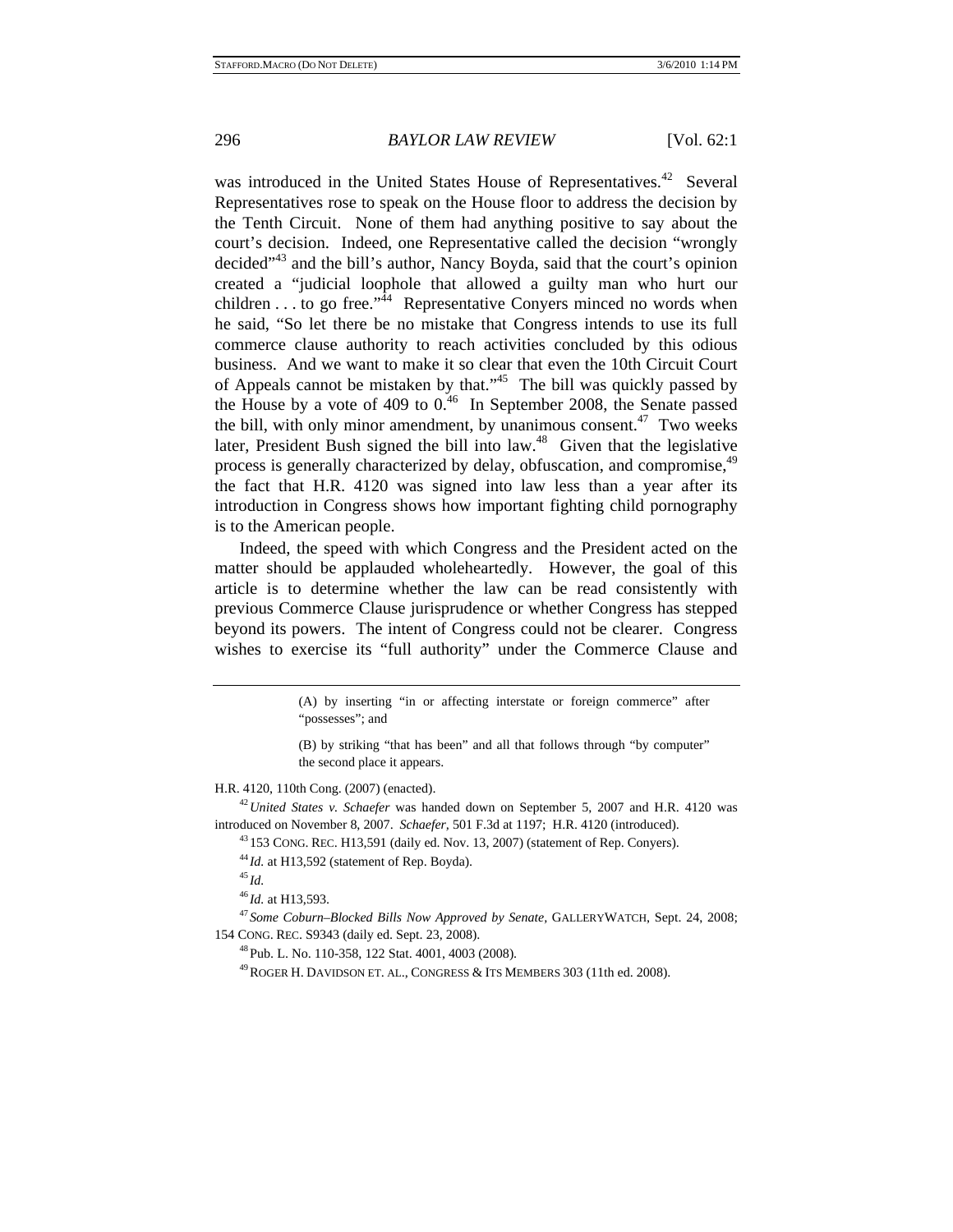believes that its "full authority" allows it to reach those purely local activities that have an effect on interstate commerce.<sup>50</sup> To determine whether or not Congress is acting within its power by passing H.R. 4120, we must next turn to the Supreme Court's interpretation of the Commerce Clause.

#### III. COMMERCE CLAUSE JURISPRUDENCE

Since 1937, the Commerce Clause has provided Congress with a vast source of power.<sup>51</sup> From the United States Supreme Court's 1937 decision in *Wickard v. Filburn*<sup>52</sup> until its 1995 decision in *United States v. Lopez*,<sup>53</sup> the Court almost universally upheld every act of Congress that was challenged on Commerce Clause grounds.<sup>54</sup> The Court's decision in *Wickard v. Filburn* interpreted the Commerce Clause very broadly to allow Congress to regulate purely intrastate activity, so long as such local activity has a "substantial effect" on interstate commerce when considered in the aggregate.<sup>55</sup> Over the next 58 years, Congress used this broad interpretation of the Commerce Clause to regulate intrastate coal mining,<sup>56</sup> intrastate extortionate credit transactions,  $57$  and attempted to ban racial discrimination by regulating hotels that sought and received business from interstate travelers<sup>58</sup> and restaurants that used supplies that had traveled interstate.<sup>59</sup>

 $50$  153 CONG. REC. H13, 592 (daily ed. Nov. 13, 2007) (statement of Rep. Conyers).<br> $51$  United States v. Lopez, 514 U.S. 549, 556 (1995) (noting that many of the cases handed

down by the Court "ushered in an era of Commerce Clause jurisprudence that greatly expanded the previously defined authority of Congress under that Clause.").<br>
<sup>52</sup> See generally 317 U.S. 111 (1942).<br>
<sup>53</sup> See generally 514 U.S. 549 (1995).<br>
<sup>54</sup> E.g., Hodel v. Va. Surface Mining & Reclamation Ass'n, Inc., 452 U

<sup>(1981);</sup> Perez v. United States, 402 U.S. 146, 147 (1971); Heart of Atlanta Motel, Inc. v. United States, 379 U.S. 241, 261–62 (1964); Katzenbach v. McClung, 379 U.S. 294, 305 (1964). *But see* Nat'l League of Cities v. Usery, 426 U.S. 833, 851–52 (1976) (holding that the 1974 amendments to the Fair Labor Standards Act exceeded Congress's authority under the Commerce Clause), *overruled by* Garcia v. San Antonio Metro. Transit Auth., 469 U.S. 528, 557 (1985) (holding that the 1974 amendments to the Fair Labor Standards Act were constitutional and noting that it was "apparent that [*National League of Cities*] ha[d] departed from a proper understanding of congressional power under the Commerce Clause").<br>  $^{55}$  Wickard, 317 U.S. at 125–28.<br>  $^{56}$  Hodel, 452 U.S. at 268–83.<br>  $^{57}$  See generally Perez, 402 U.S. 146.<br>  $^{58}$  See generally Heart of Atlanta Motel, 379 U.S. 24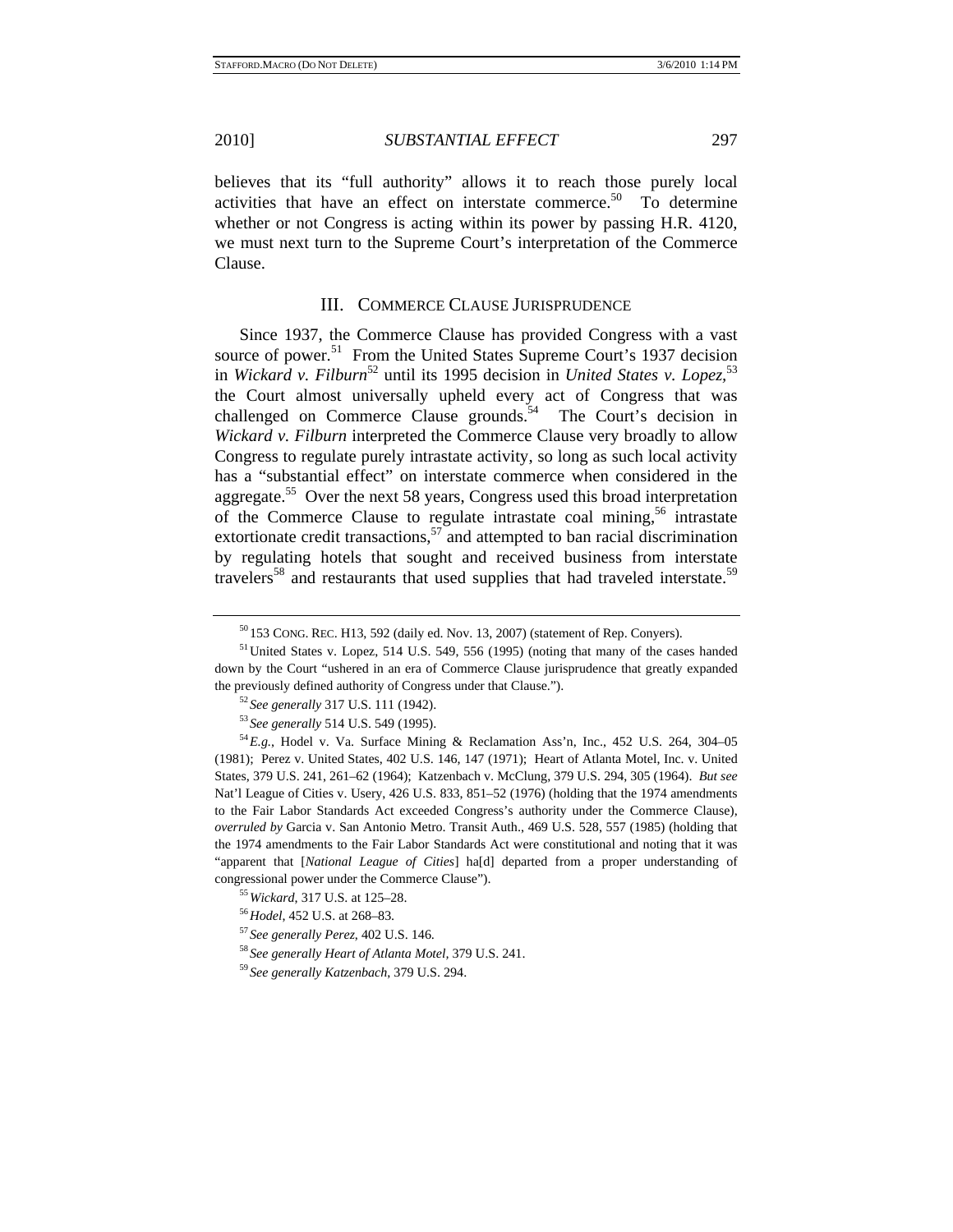However, in *United States v. Lopez*, the Rehnquist Court began reigning in Congress's power under the Commerce Clause. For instance, the Rehnquist Court held that Congress may not ban guns in school zones $60$  or create a private cause of action for violence against women.<sup>61</sup> On the other hand, the Court held that Congress can regulate the purely local production and consumption of illicit drugs.<sup>62</sup> Why can Congress regulate some intrastate activities but not others? What meaningful limit is there to the Commerce Clause and how does 18 U.S.C. 2251 *et seq*. fit into current Commerce Clause jurisprudence? To answer these questions, we must take a look at Commerce Clause jurisprudence as it stands after *United States v. Lopez*, *United States v. Morrison*, and *Gonzales v. Raich*.

## *A. End of an Era:* United States v. Lopez

In *United States v. Lopez*, the Supreme Court was confronted with the constitutionality of the Gun-Free School Zones Act, which made it a federal crime to "knowingly possess a firearm at a place that the individual knows, or has reasonable cause to believe, is a school zone."63 The Court, in an opinion by Chief Justice Rehnquist, harkened back to the language of the watershed case of *NLRB v. Jones & Laughlin Steel Corp.* to help determine the "outer limits" of Congress's power under the Commerce Clause.<sup>64</sup> In *Jones & Laughlin Steel*, the Court stated:

> Undoubtedly the scope of [the interstate commerce] power must be considered in light of our dual system of government and may not be extended so as to embrace effects upon interstate commerce so indirect and remote that to embrace them, in view of our complex society, would effectually obliterate the distinction between what is national and what is local and create a completely centralized government.<sup>65</sup>

<sup>60</sup> *See* United States v. Lopez, 514 U.S. 549, 551 (1995) (holding that "[t]he possession of a gun in a local school zone is in no sense an economic activity that might through repetition elsewhere, substantially affect any sort of interstate commerce.").<br><sup>61</sup>United States v. Morrison, 529 U.S. 598, 617–19 (2000).

 $62$  Gonzales v. Raich, 545 U.S. 1, 22 (2005).

 $^{63}$  514 U.S. 549, 551 (1995); 18 U.S.C. § 922(q)(1)(A) (Supp. II 1990).

<sup>&</sup>lt;sup>64</sup> Lopez, 514 U.S. at 556–57.<br><sup>65</sup> NLRB v. Jones & Laughlin Steel Corp., 301 U.S. 1, 37 (1937).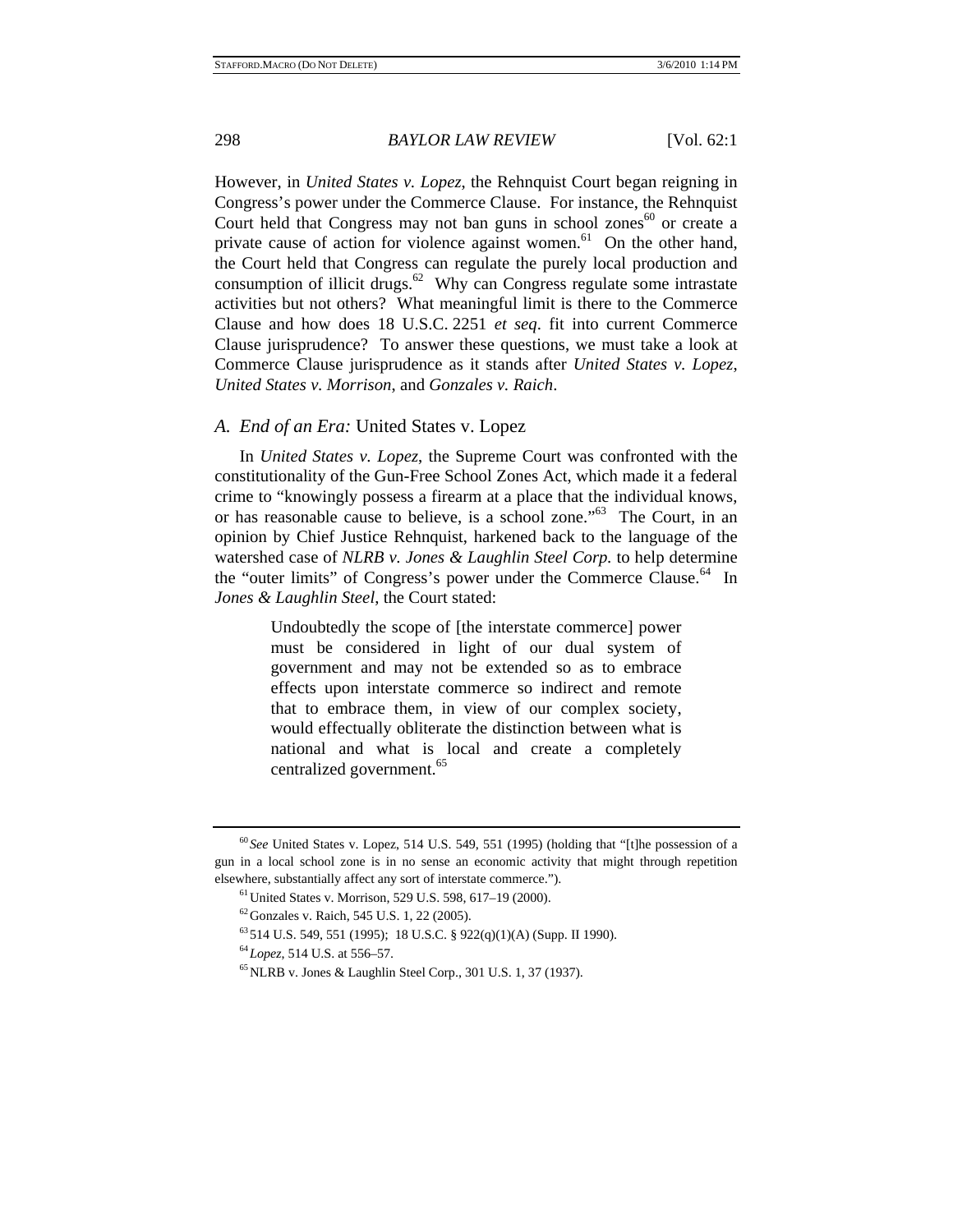The *Lopez* Court went on to note that "the power to regulate commerce, though broad indeed, has limits."66 One of those limits, the Court said, was that any general regulatory statute must bear a substantial relation to commerce. $67$  Based upon its prior precedent, the Court "identified three broad categories of activity that Congress may regulate under" the Commerce Clause.<sup>68</sup> First, Congress may regulate the use of the channels of interstate commerce.69 This broad category of power allows Congress to keep the channels of interstate commerce free from immoral and injurious uses.<sup>70</sup> Second, Congress has the power to regulate and protect the instrumentalities of interstate commerce, or persons or things therein, even though the threat may come only from intrastate activities.<sup>71</sup> Third and finally, Congress's power under the Commerce Clause includes the power to regulate those activities having a substantial relation to interstate commerce (i.e., those activities that substantially affect interstate commerce).<sup>72</sup> This final category is reserved for those activities that are purely local in nature, yet have a substantial effect on interstate commerce.<sup>73</sup>

In applying the facts of *Lopez* to the structure that it had just set forth, the Court concluded that for the Gun-Free School Zones Act to be constitutional it would have to fit into the third category and be a regulation substantially affecting interstate commerce.<sup>74</sup> Although the Court did not explicitly define what regulation would satisfy the third category, it did note that "[w]here economic activity substantially affects interstate commerce, legislation regulating that activity will be sustained."75 Applying this test, the Court held that the Act did not substantially affect interstate commerce,

<sup>66</sup>*Lopez*, 514 U.S. at 557 (quoting Maryland v. Wirtz, 392 U.S. 183, 196 (1968)). 67 *See id.* at 558. 68 *Id.*

<sup>69</sup> *Id.* 70Caminetti v. United States, 242 U.S. 470, 491 (1917); s*ee, e.g.*, Heart of Atlanta Motel, Inc. v. United States, 379 U.S. 241, 258 (1964); United States v. Darby, 312 U.S. 100, 114 (1941); Champion v. Ames (The Lottery Case), 188 U.S. 321, 356–58 (1903). 71*Lopez*, 514 U.S. at 558 (citing Houston, E. & W. Tex. Ry. Co. v. United States (Shreveport

Rate Cases), 234 U.S. 342, 351–52 (1914) and S.R. Co. v. United States, 222 U.S. 20, 24, 26–27 (1911)).<br><sup>72</sup>*Id.* at 558–59.<br><sup>73</sup> *See, e.g.*, Wickard v. Filburn, 317 U.S. 111, 118–29 (1942) (providing perhaps the most

extreme example of the reach of Congress over purely intrastate activity).<br><sup>74</sup>*Lopez*, 514 U.S. at 559. <sup>75</sup>*Id.* at 560.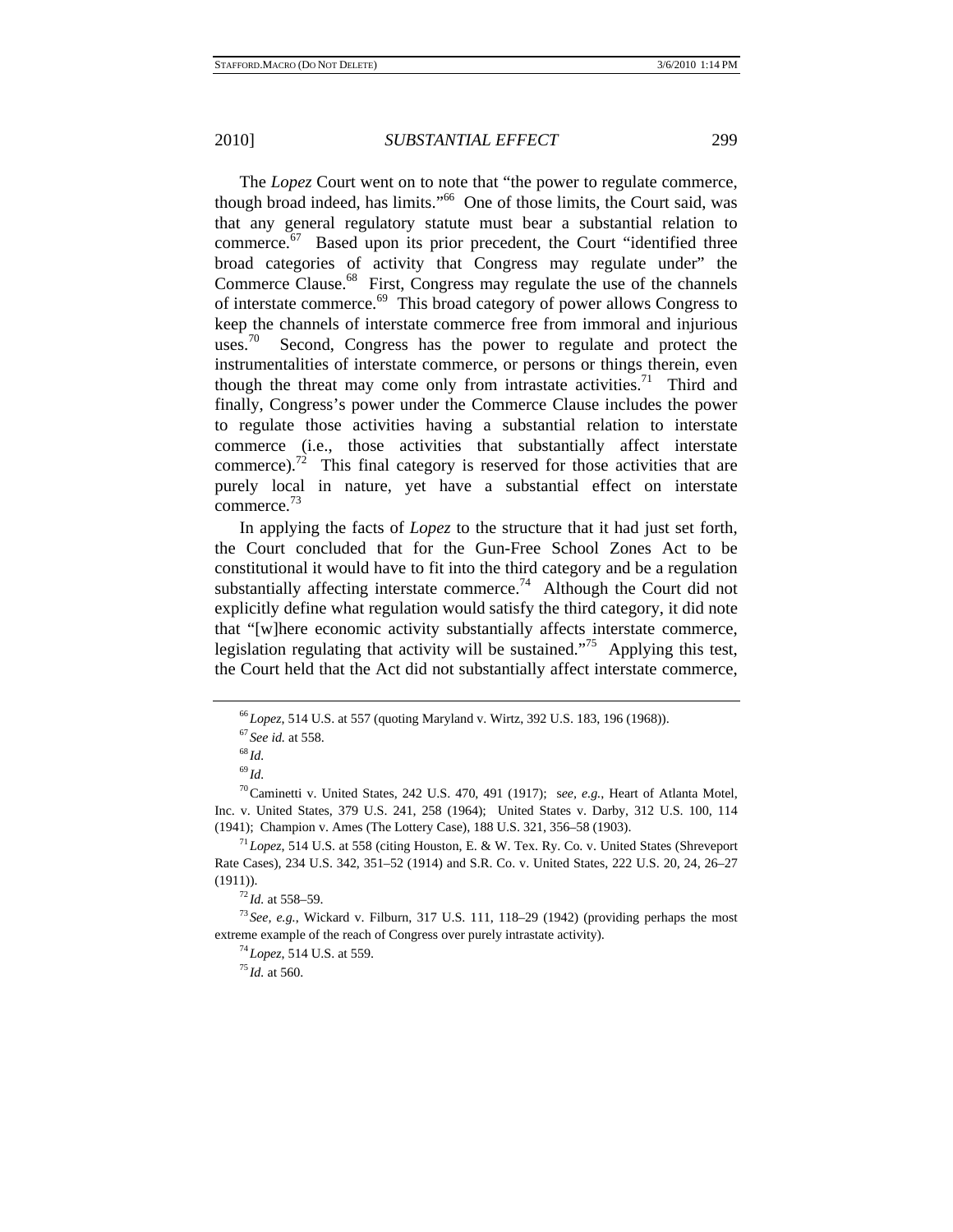either standing alone or in the aggregate.<sup>76</sup> The Court set forth three reasons why the Act did not substantially affect interstate commerce.<sup>77</sup> First, the Act was a criminal statute that had nothing to do with commerce or any sort of economic enterprise.<sup>78</sup> The Court also noted that the Act was not an essential part of a larger regulatory scheme that could be undercut unless the intrastate activity was regulated.<sup>79</sup> Therefore, the Act did not qualify for the exception that had been set forth previously by the Court.<sup>80</sup> Second, the Court noted that the Act "contain[ed] no jurisdictional element which would ensure, through case-by-case inquiry, that the firearm possession in question affects interstate commerce."81 In other words, the Court found no nexus between the activity being regulated and interstate commerce.82 Third, the Court pointed out that Congress had made no formal findings as to the substantial burden that guns in school zones would have on interstate commerce.<sup>83</sup> Although the Court noted that such findings were not necessarily required, their absence prevented the Court from evaluating "legislative judgment that the activity in question substantially affected interstate commerce."84

The Court's opinion in *Lopez* was significant since it marked an important change in Commerce Clause jurisprudence.<sup>85</sup> However, it was yet to be seen whether *Lopez* indicated a permanent shift in the Court's interpretation of the Clause or if it was simply an outlier. The Court would answer the question only five years later.<sup>86</sup>

## *B. The Court Strikes Again:* United States v. Morrison

In 1994, Congress created the Violence Against Women Act (VAWA)

<sup>76</sup> *Id.* at 567. 77 *Id.* at 561–63. 78 *Id.* at 561. 79 *Id.* <sup>80</sup> *Id.*  $^{81}$ *Id.* 

<sup>82</sup> *Id.* at 562.<br><sup>83</sup> *Id.* at 563.<br><sup>84</sup> *Id.* at 563. 84 *Id.* at 563. 85 Lino A. Graglia, United States v. Lopez: *Judicial Review Under the Commerce Clause*, 74 TEX. L. REV. 719, 751 (1996) (noting that *Lopez* marked the "first time in almost sixty years . . . the Court had actually found a federal statute to exceed the scope of federal legislative authority."). 86 *See* United States v. Morrison, 529 U.S. 598, 617–18 (2000).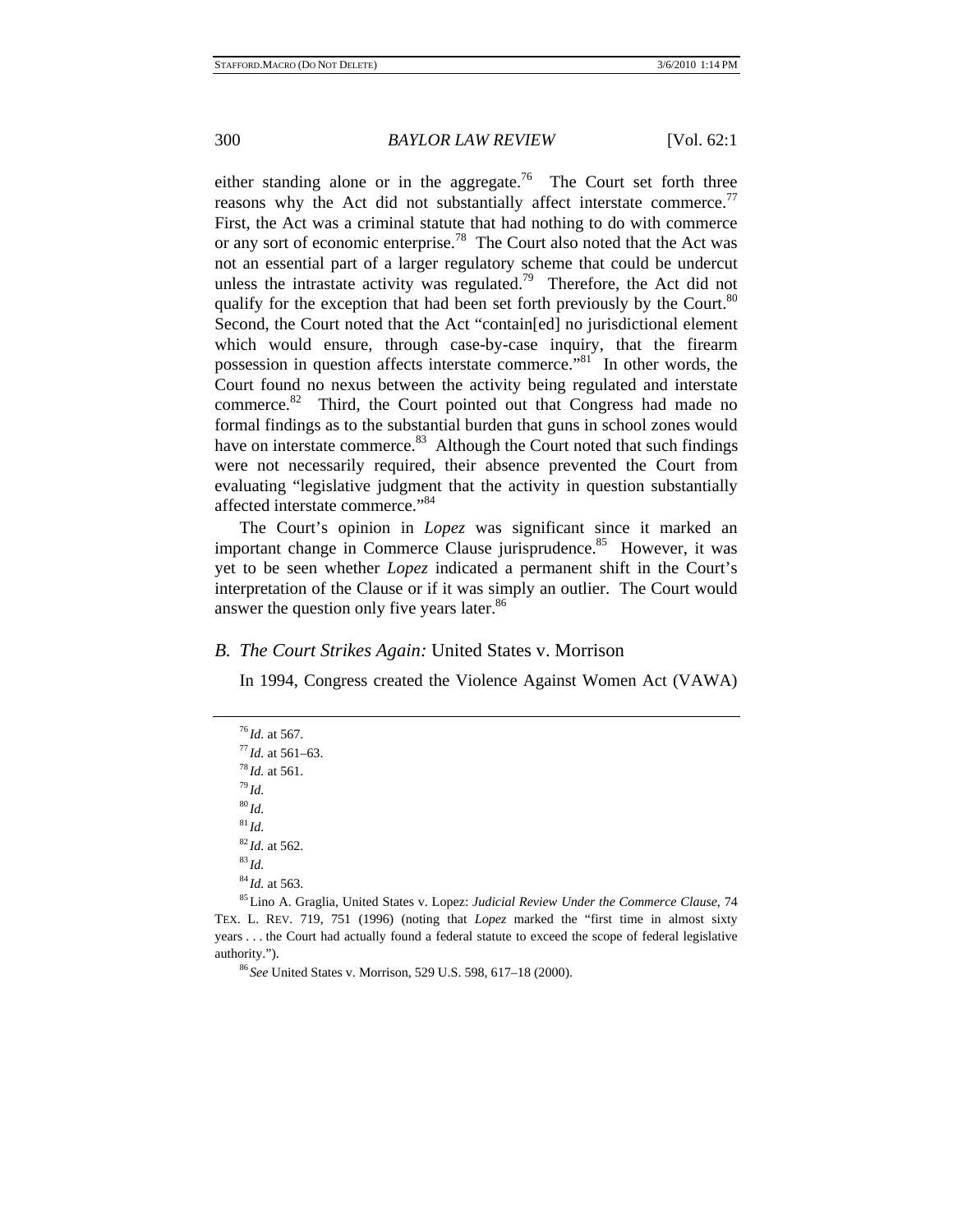to provide an injured party with an opportunity to obtain damages and other compensatory relief by using a private right of action in the statute.<sup>87</sup> In *United States v. Morrison,* a female plaintiff brought suit under VAWA against two men that she claimed had assaulted and raped her.<sup>88</sup> In another opinion authored by Chief Justice Rehnquist, the Court applied the reasoning of *Lopez* and invalidated VAWA.<sup>89</sup> The Court stated first and foremost that "[g]ender-motivated crimes of [violence] are not, in any sense of the phrase, economic activity."90 This characterization proved to be important since it allowed the Court to sidestep the aggregation principle set forth by *Wickard*.<sup>91</sup> Next, the Court determined that, like the Gun-Free School Zones Act in *Lopez*, VAWA was devoid of a "jurisdictional element [that] would lend support to the argument that § 13981 is sufficiently tied to interstate commerce."<sup>92</sup> Instead, Congress was attempting to reach a "purely intrastate" body of crime. $93$  Finally, the Court turned to the issue of congressional findings.<sup>94</sup> It quickly became apparent that Congress had read the *Lopez* decision, and this time Congress supported its legislation with "numerous" findings detailing the impact of gender-motivated violence.<sup>95</sup> Congress supported VAWA with findings that gendermotivated violence affects interstate commerce by "deterring potential victims from traveling interstate," by diminishing national productivity, and by increasing medical and other costs. $96$  But what the Court gave with one hand in *Lopez*, it took away with the other in *Morrison*.<sup>97</sup> The Court

<sup>94</sup> *Id.* at 614. 95 *Id.*

96H.R. REP. NO. 103-711, at 385 (1994) (Conf. Rep.). 97*Compare* United States v. Lopez, 514 U.S. 549, 563 (1995) (stating that although particularized findings are not necessary to legislate, "to the extent that congressional findings would enable [the Court] to evaluate the legislative judgment that the activity in question substantially affected interstate commerce . . . they are lacking here."), *with Morrison*, 529 U.S. at

<sup>87</sup> 42 U.S.C. § 13981 (2006).

<sup>&</sup>lt;sup>88</sup>*Id.* at 617–18.<br><sup>89</sup>*Id.* at 617–18.<br><sup>90</sup>*Id.* at 613.<br><sup>91</sup>Wickard v. Filburn, 317 U.S. 111, 125 (1942) (setting forth the aggregation principle). It should be noted, however, that while the Court explicitly declined to adopt a "categorical rule against aggregating the effects of any [non-economic] activity" it mentioned that previous cases have upheld Commerce Clause regulation only where the interstate activity was "economic in nature." *Morrison,* 529 U.S. at 613. 92*Morrison,* 529 U.S. at 613. 93 *Id.*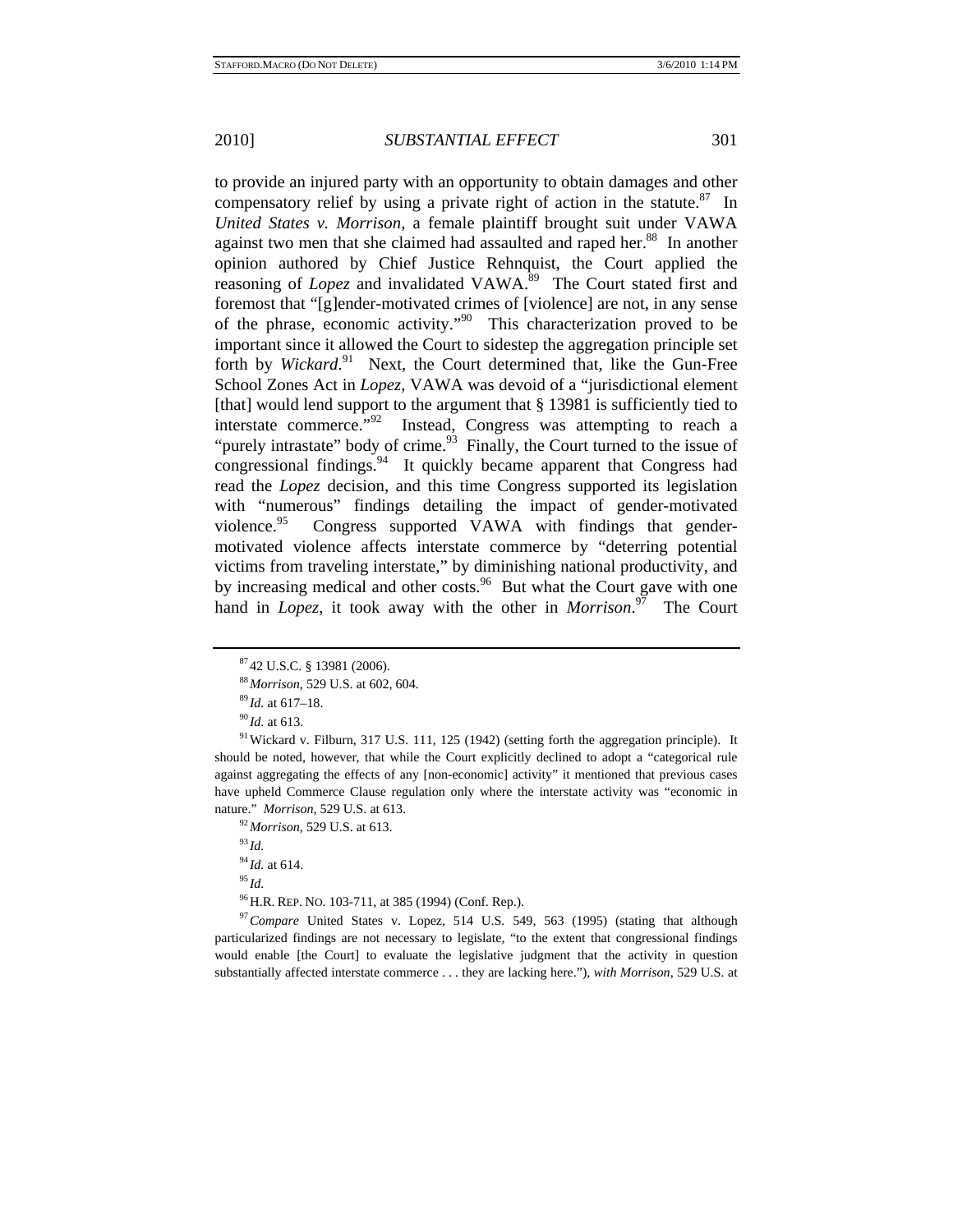brushed the legislative findings aside by saying that "simply because Congress may conclude that a particular activity substantially affects interstate commerce does not necessarily make it so."<sup>98</sup> The Court once again noted that "[t]he Constitution requires a distinction between what is truly national and what is truly local" and that there is "no better example of the police power, which the Founders denied the National Government and reposed in the States, than the suppression of violent crime and vindication of its victims."99

### *C. What is Old is New Again:* Gonzales v. Raich

After *Lopez* and *Morrison*, it was left to the lower federal courts to apply the new structure that the Supreme Court had given to Commerce Clause jurisprudence. Of course, this left lower federal court judges with the unenviable task of trying to determine exactly what the new structure was and how to apply it to any given case. The fact that the Supreme Court had left more than a few questions unresolved served as a complicating factor. For instance, what types of activities are "non-economic" in nature and how is that determined? The Supreme Court had given no answers to questions of this kind. Perhaps unsurprisingly, it did not take long for these issues to surface.

#### 1. *Gonzales* at the Ninth Circuit

In October, 2002, four Californians brought suit in federal court seeking to resolve a conflict between California's Compassionate Use  $Act^{100}$  and the federal Controlled Substances Act  $(CSA)$ .<sup>101</sup> Both plaintiffs were using marijuana legally under California law to treat medical conditions.<sup>102</sup> However, under the CSA marijuana is a Schedule I controlled substance,<sup>103</sup> and it is therefore illegal to "manufacture, distribute or dispense, or possess

<sup>614 (</sup>holding that "the existence of congressional findings is not sufficient, by itself, to sustain the

constitutionality of Commerce Clause legislation.").<br><sup>98</sup> Morrison, 529 U.S. at 614 (quoting *Lopez*, 514 U.S. at 557 n.2).<br><sup>99</sup> Id. at 617–18.<br><sup>100</sup> CAL. HEALTH & SAFETY CODE § 11362.5 (West 2007) (permitting the use of for medical purposes if recommended by licensed physician).<br><sup>101</sup>Controlled Substances Act, 21 U.S.C. §§ 801–971 (2006); Raich v. Ashcroft, 352 F.3d

<sup>1222, 1224 (9</sup>th Cir. 2003). 102*Raich*, 352 F.3d at 1225–26. 103 21 U.S.C. § 812(c).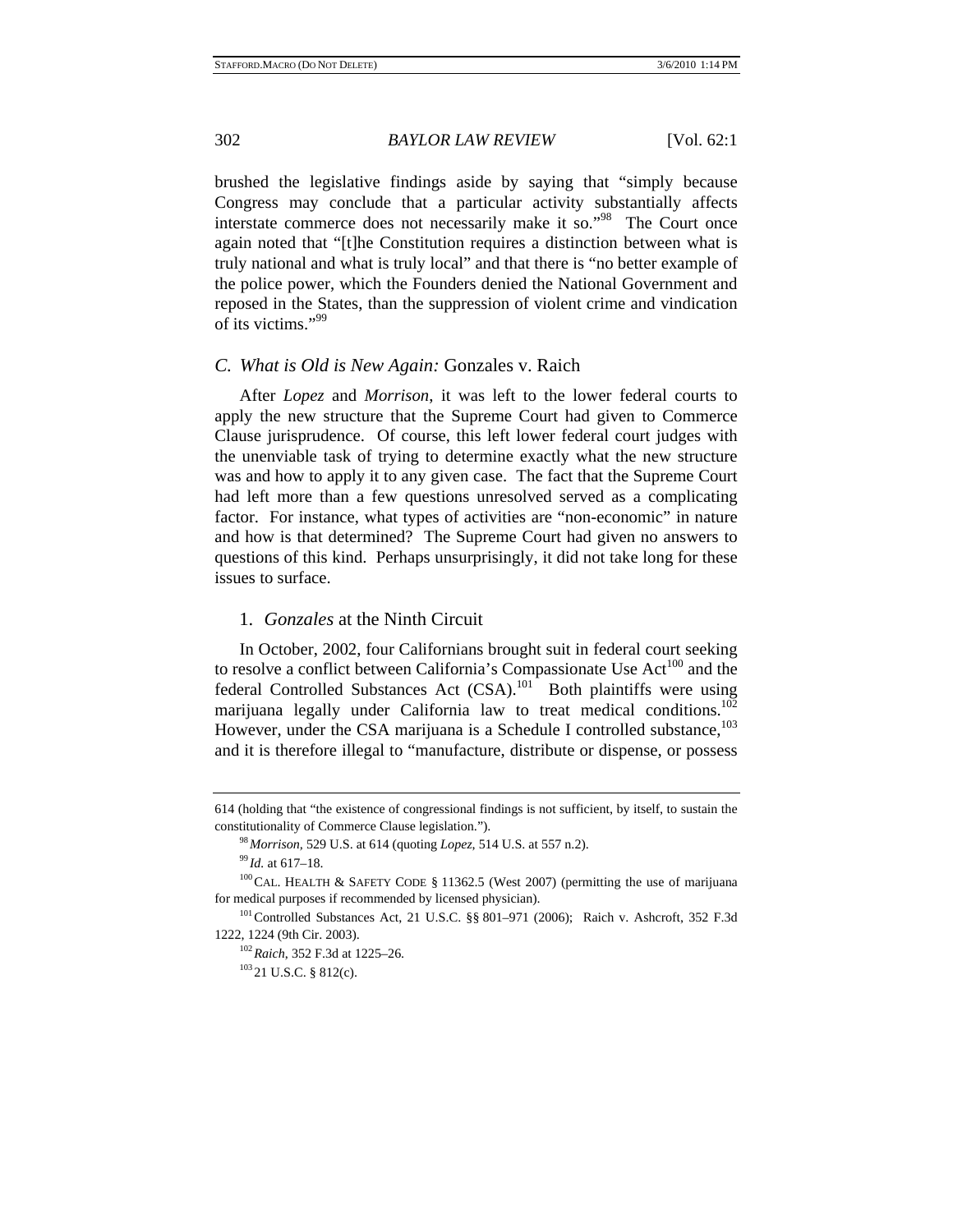with the intent to manufacture, distribute, or dispense" marijuana.<sup>104</sup> On appeal to the Ninth Circuit, the plaintiffs challenged Congress's power under the Commerce Clause to regulate their activity, which they characterized as being purely intrastate in nature.<sup>105</sup> The Ninth Circuit, applying the structure from *Lopez* and *Morrison*, held that the CSA was likely unconstitutional as applied to the marijuana users in this case.<sup>106</sup> The court decided that the local growth and consumption of marijuana was a "not commercial" activity and therefore the aggregation principle of Wickard was avoided.<sup>107</sup> Next, the court addressed whether the CSA contained a jurisdictional nexus that would limit its reach.<sup>108</sup> Without elaboration, the court concluded that "[n]o such jurisdictional hook exists  $\dots$   $\cdot$ <sup>109</sup>. The court then turned to address the legislative findings that Congress had provided.<sup>110</sup> The court was forced to admit that the findings that accompanied the CSA weighed in favor of its constitutionality, $111$  but then noted that congressional findings were to be taken "with a grain of salt."<sup>112</sup> Finally, the Ninth Circuit expressed its view that any link between the local growth and consumption of marijuana for medical purposes and a substantial effect on interstate commerce was "attenuated."<sup>113</sup> Since the Ninth Circuit had just dealt Congress's ability to fight the "drug war" a major blow, it is perhaps none too surprising that the Supreme Court granted certiorari on the case.

<sup>&</sup>lt;sup>104</sup> *See id.* § 841(a)(1).<br><sup>105</sup> *Raich*, 352 F.3d at 1227. Indeed, the suppliers of the marijuana for Raich contended that they only used soil, water, nutrients, growing equipment, supplies, and lumber originating from or manufactured within California. *Id.* at 1225. If true, this fact would mean that Congress would have to reach farther under the Commerce Clause to regulate locally grown marijuana than it did to regulate the barbeque sold by Ollie. *See generally* Katzenbach v. McClung, 379 U.S. 294 (1964) (concluding that purchases of supplies from outside the state brought the restaurant within

Congress's reach under the Commerce Clause). U.S. CONST. art. I, § 8, cl. 3.<br><sup>106</sup>*Raich*, 352 F.3d at 1235.<br><sup>107</sup>*Id.* at 1230.<br><sup>108</sup>*Id.* at 1231.<br><sup>110</sup>*Id.*<br><sup>110</sup>*Id.* <sup>111</sup> *Id.* at 1232. 112 *Id.* (citing United States v. Morrison, 529 U.S. 598, 614 (2000)). 113 *Id.* at 1233.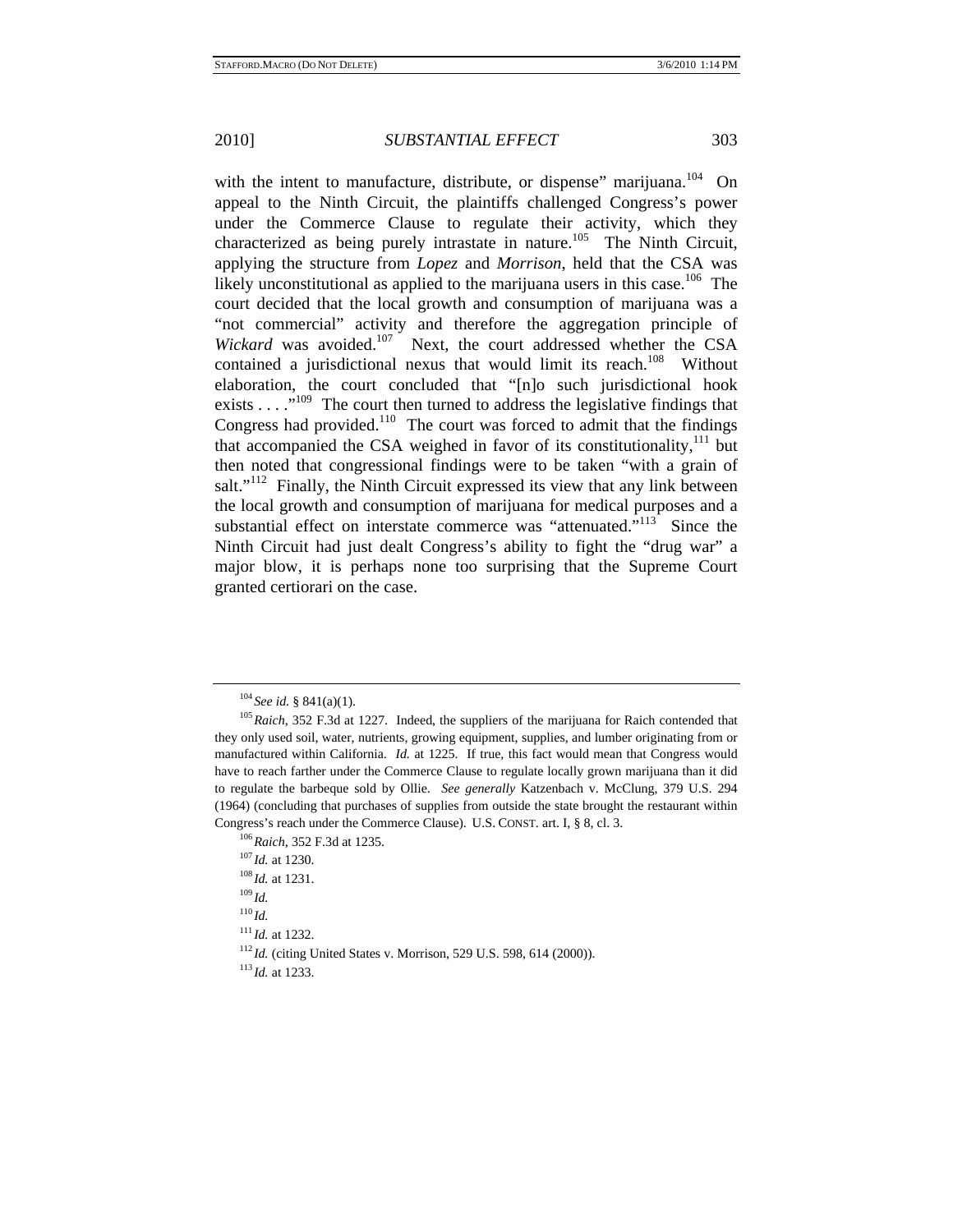## 2. *Gonzales* at the Supreme Court

In an opinion authored by Justice Stevens, the Supreme Court vacated the decision of the Ninth Circuit.<sup>114</sup> Justice Stevens spent virtually no time going through the analysis that the Court had labored over in *Lopez* and Morrison.<sup>115</sup> Justice Stevens pointed out that the similarities between the facts in this situation and the facts in *Wickard v. Filburn* were "striking."116 Justice Stevens noted that in both cases there was someone "cultivating, for home consumption, a fungible commodity for which there is an . . . established . . . market."117 Justice Stevens went on to state that the Court did not have to determine whether or not the local growth and consumption of marijuana substantially affects interstate commerce in fact, but only whether a "rational basis" exists for Congress's conclusion that it does.118 The Court had no difficulty in concluding that "Congress had a rational basis for believing that failure to regulate the intrastate manufacture and possession of marijuana would leave a gaping hole in the CSA."119 In essence, Congress had set forth a comprehensive regulatory scheme, which would allow them to regulate purely intrastate activities (whether economic or non-economic).<sup>120</sup>

The Court then distinguished the statute here from the ones in *Lopez* and *Morrison* in two important ways. First, the medical marijuana users wanted the Court to "excise individual applications of a concededly valid statutory scheme."121 In both *Lopez* and *Morrison*, the parties had challenged the entire statutory scheme as beyond the power of Congress under the Commerce Clause.<sup>122</sup> The Court noted that this distinction is "pivotal."<sup>123</sup> Second, the Court noted that, "[u]nlike [the activities] at issue in *Lopez* and *Morrison*, the activities regulated by the CSA are quintessentially

<sup>114</sup>Gonzales v. Raich, 545 U.S. 1, 9 (2005). 115 *Id.* at 23–26. 116 *Id.* at 18. 117 *Id.*

<sup>118</sup> *See id.* at 22. 119 *Id.* 

<sup>&</sup>lt;sup>120</sup> Cf. United States v. Lopez, 514 U.S. 549, 561 (1995) (concluding that Congress through a comprehensive regulatory scheme could regulate purely intrastate activities of an economic nature).<br><sup>121</sup>*Gonzales*, 545 U.S. at 23.<br><sup>122</sup>*Id.* 

<sup>123</sup> *Id.* at 23.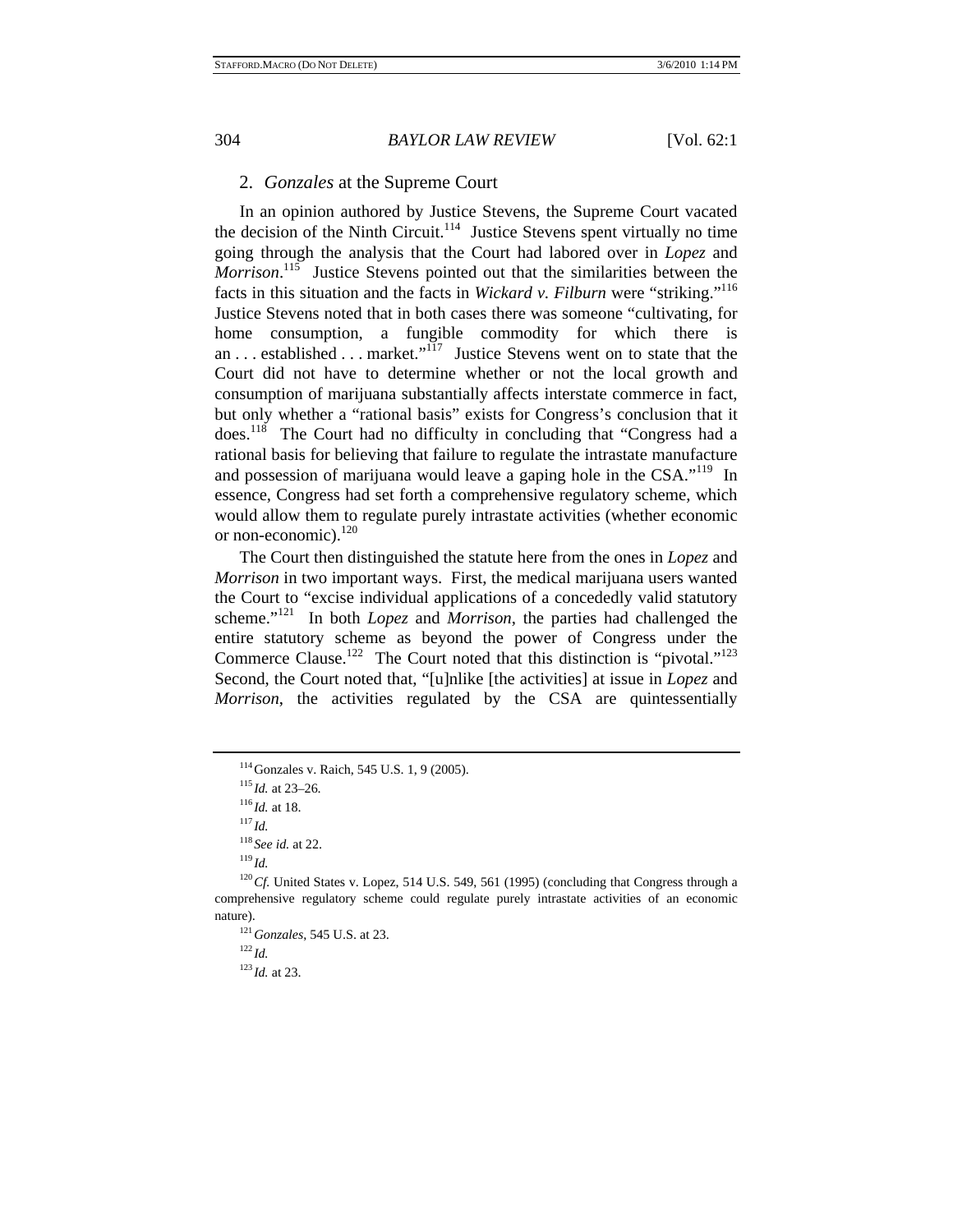economic."124 Here, unlike in previous cases, the Court seeks a definition of "economic" and says that it "refers to 'the production, distribution, and consumption of commodities."<sup>125</sup>

3. Justice Scalia's Concurrence

Perhaps the most articulate analysis of the Commerce Clause was provided by Justice Scalia in his concurrence. In fact, it is his concurrence that gives us the best framework with which to analyze the constitutionality of the amended version of 18 U.S.C. § 2251 and to make sense of the current state of Congress's power under the Commerce Clause.

Justice Scalia begins by repeating the three categories that are subject to congressional regulation under the Commerce Clause: "(1) the channels of interstate commerce; (2) the instrumentalities of interstate commerce, and persons or things in interstate commerce; and (3) activities that 'substantially affect' interstate commerce."126 Justice Scalia notes that the first two categories are "self-evident, since they are the ingredients of interstate commerce itself."<sup>127</sup> However, Justice Scalia notes that the third category is misleading and incomplete unless further explanation is added:

> It is *misleading* because, unlike the channels, instrumentalities, and agents of interstate commerce, activities that substantially affect interstate commerce are not themselves part of interstate commerce, and thus the power to regulate them cannot come from the Commerce Clause alone. Rather, as this Court has acknowledged since at least *United States v. Coombs*, Congress's regulatory authority over intrastate activities that are not themselves part of interstate commerce (including activities that have a substantial effect on interstate commerce) derives from the Necessary and Proper Clause. And the category of "activities that substantially affect interstate commerce" is *incomplete* because the authority to enact laws necessary and proper for the regulation of interstate commerce is not limited to laws governing intrastate

<sup>&</sup>lt;sup>124</sup>Id. at 25.<br><sup>125</sup>Id. (citing WEBSTER'S THIRD NEW INTERNATIONAL DICTIONARY 720 (1966)).<br><sup>126</sup>Id. at 33–34 (Scalia, J., concurring).<br><sup>126</sup>Id. at 34 (citing Gibbons v. Ogden, 22 U.S. 1, 189–90 (1824)).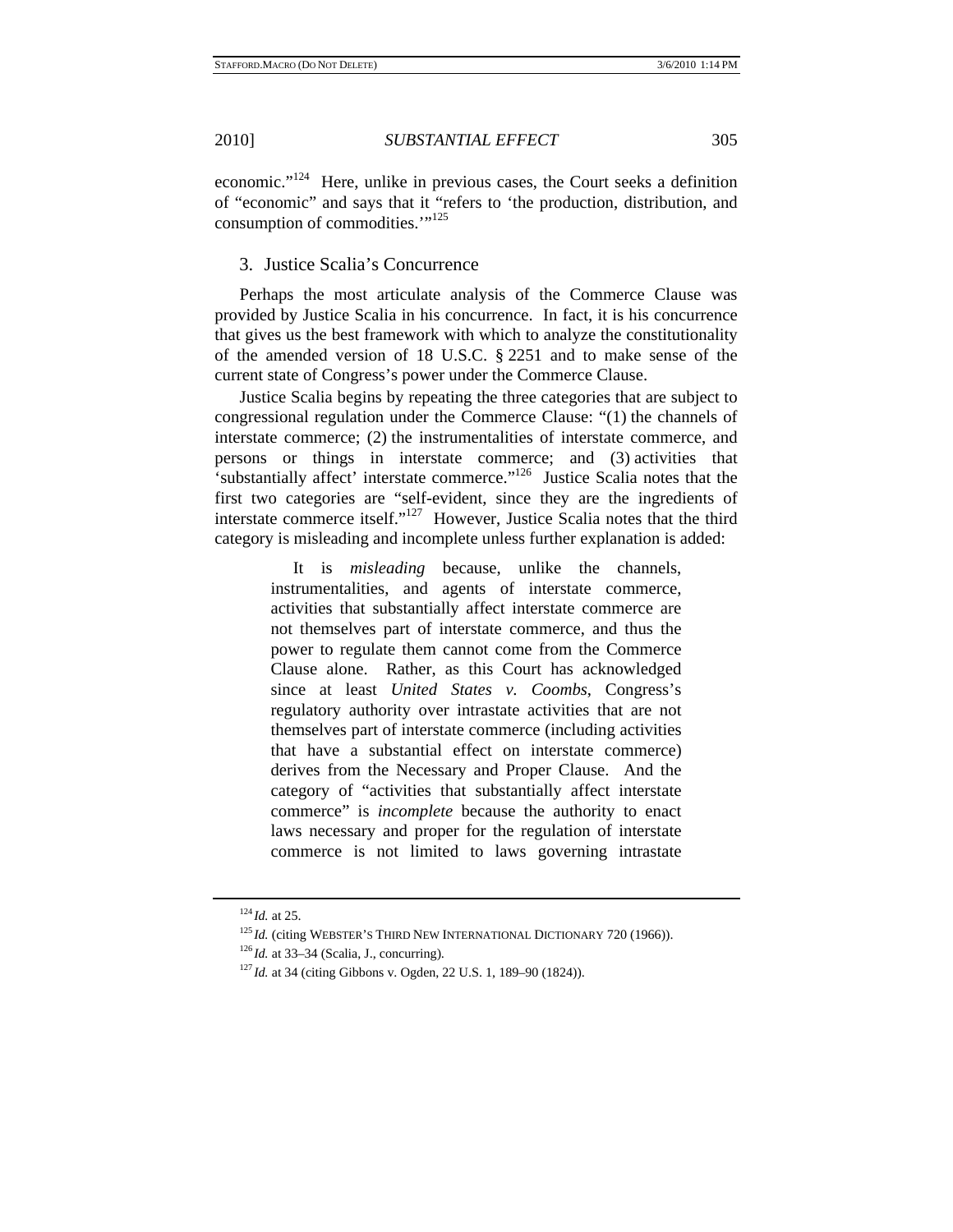activities that substantially affect interstate commerce. Where necessary to make a regulation of interstate commerce effective, Congress may regulate even those intrastate activities that do not themselves substantially affect interstate commerce.<sup>128</sup>

Of course, Justice Scalia's observation that Congress must use the Necessary and Proper Clause,<sup>129</sup> coupled with the Commerce Clause,<sup>130</sup> means that congressional regulation under the third category must now qualify as constitutional under both a Commerce Clause test and yet another, separate test for the Necessary and Proper Clause.<sup>131</sup> Justice Scalia next explains that congressional regulation of intrastate activities may be "necessary to and proper for the regulation of interstate commerce in two general circumstances."132 First, the Commerce Clause permits Congress to devise rules to govern commerce between the States, to facilitate interstate commerce by eliminating potential obstructions, and to restrict interstate commerce by eliminating potential stimulants. $133$  This power is limited, of course, by the fact that Congress may not "obliterate the distinction between what is national and what is local"<sup>134</sup> by trying to "regulate [noneconomic] activity based solely on the effect that it may have on interstate commerce through a remote chain of inferences."<sup>135</sup> This is not to say that Congress's authority to enact laws necessary and proper for the regulation of interstate commerce is limited to those laws that are "directed against economic activities that have a substantial effect on interstate

<sup>&</sup>lt;sup>128</sup> *Id.* (citations omitted) (quoting United States v. Lopez, 514 U.S. 549, 559 (1995)). <sup>129</sup> U.S. CONST. art. I, § 8 ("The Congress shall have Power . . . to make all Laws which shall be necessary and proper for carrying into Execution the foregoing Powers, and all other Powers vested by this Constitution in the Government of the United States, or in any Department or

Officer thereof.").<br><sup>130</sup>U.S. CONST. art. I, § 8, cl. 3.<br><sup>131</sup>The power of Congress under the Necessary and Proper Clause is determined by Chief Justice Marshall's famous test: "Let the end be legitimate, let it be within the scope of the constitution, and all means which are appropriate, which are plainly adapted to that end, which are not prohibited, but consist with the letter and spirit of the constitution, are constitutional." McCulloch v. Maryland, 17 U.S. 316, 421 (1819). 132*Gonzales*, 545 U.S. at 35 (Scalia, J., concurring). 133 *Id.*

<sup>&</sup>lt;sup>134</sup> *Id.* at 35–36 (quoting United States v. Lopez, 514 U.S. 549, 564–66 (1995)).<br><sup>135</sup> *Id.* at 35–36 (citing United States v. Morrison, 529 U.S. 598, 617–18 (2000); *Lopez*, 514

U.S. at 564–66).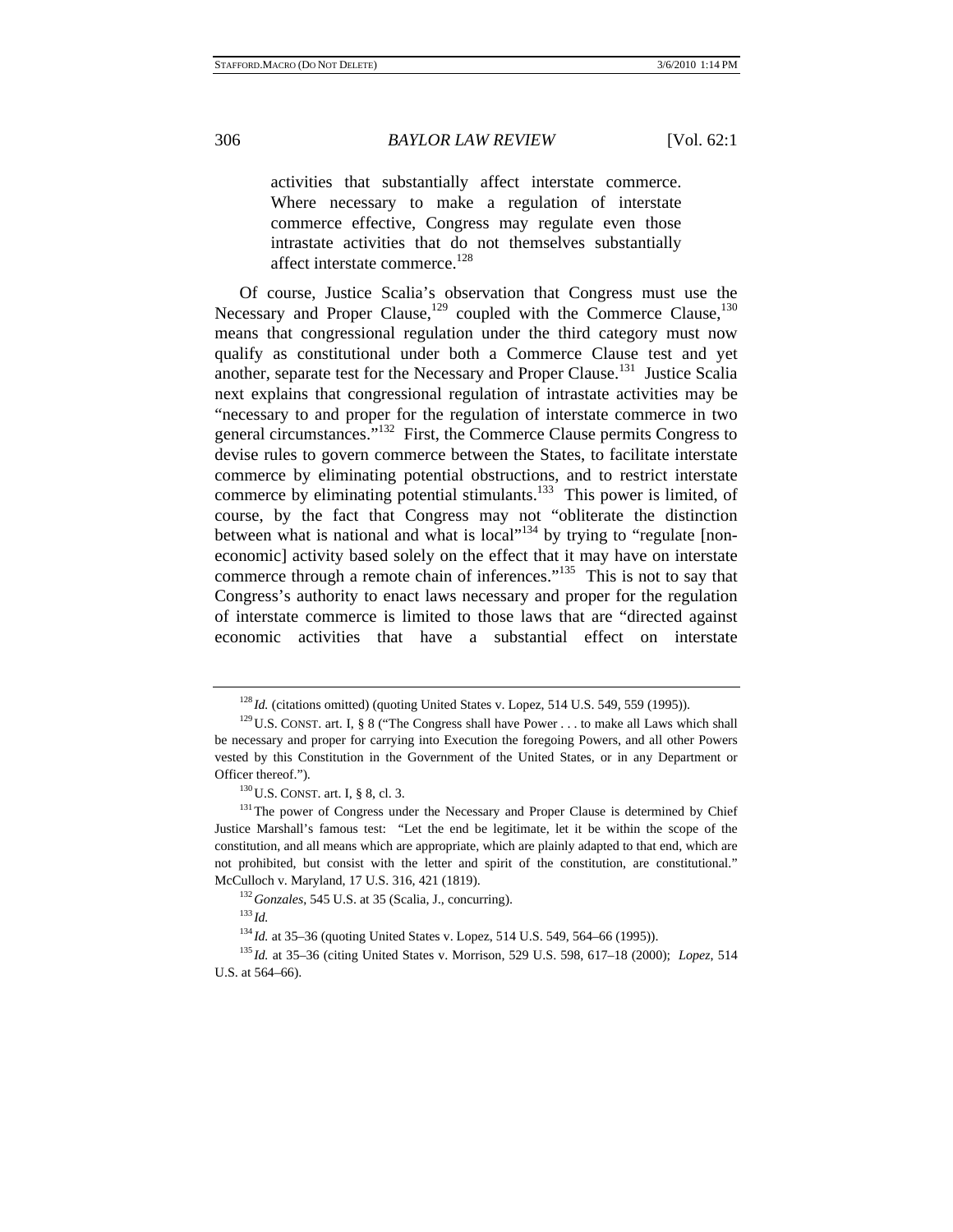commerce."136 Second, the Commerce Clause permits Congress to regulate intrastate activities "which in a substantial way interfere with or obstruct the exercise of the granted power."<sup>137</sup> Justice Scalia notes that the power to make a regulation effective often overlaps with the basic power to actually regulate.<sup>138</sup> However, the two powers are distinct.<sup>139</sup> Under this reasoning, Congress is empowered to regulate non-economic local activity if the regulation is "a necessary part of a more general regulation of interstate commerce."<sup>140</sup>

## IV. DETERMINING THE CONSTITUTIONALITY OF COMMERCE CLAUSE LEGISLATION

When Congress wishes to regulate an intrastate activity that has a substantial effect on interstate commerce, the law must survive both a Commerce Clause analysis and a Necessary and Proper Clause analysis.<sup>141</sup> The Commerce Clause analysis that is applicable would appear to be the structure that the Court set forth in *Lopez* and *Morrison*. 142 The legislation generally needs to be aimed at economic activity (although non-economic activity is not beyond regulation), there must be a jurisdictional nexus, congressional findings are (potentially) helpful, and there must be more than an attenuated effect between the activity regulated and a substantial effect on interstate commerce.<sup>143</sup> Assuming the law survives the Commerce Clause test, the law would also be subjected to analysis under the Necessary and Proper Clause.<sup>144</sup> As noted previously, to satisfy this test the "end" must be constitutional and legitimate.<sup>145</sup> In other words, Congress must legislate pursuant to some power granted by the Constitution. Yet, even when the end is constitutional and legitimate, the means must be both "appropriate" and "plainly adapted to that end."<sup>146</sup> Furthermore, Congress

<sup>140</sup> *Id.*

<sup>143</sup> *See United States v. Lopez, 514 U.S. 549, 559–63 (1995).* <sup>144</sup> *See Gonzales, 545 U.S. at 37 (Scalia, J., concurring).* <sup>145</sup> *McCulloch v. Maryland, 17 U.S. 316, 421 (1819).* <sup>146</sup> *Id.* 

<sup>&</sup>lt;sup>136</sup>*Id.* at 36. 137 *Id.* (citing United States v. Wrightwood Dairy Co., 315 U.S. 110, 119 (1942)). <sup>138</sup>*Id.* at 37. <sup>139</sup>*Id.* 

<sup>141</sup> *See id.* at 33–37. 142 *See id.*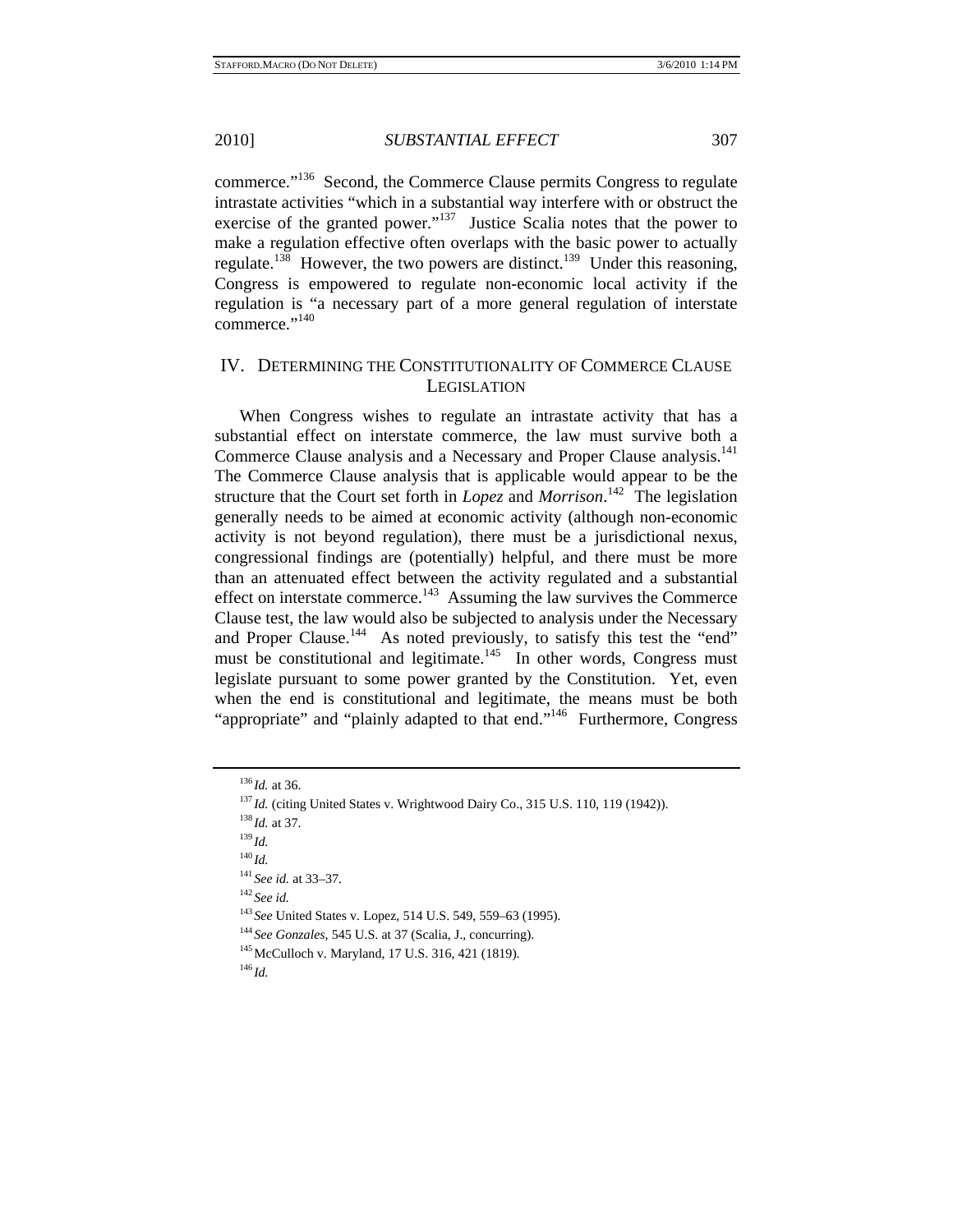may not act in contravention to the Constitution while using the Necessary and Proper Clause and the means must be consistent "with the letter and spirit of the constitution."<sup>147</sup> As noted by Justice Scalia, the phrases that set out the test "are not merely hortatory."148 "For example, . . . a law is not [necessary and] 'proper for carrying into Execution the Commerce Clause' 'when it violates a constitutional principle of state sovereignty."<sup>149</sup>

With an overview of current Commerce Clause jurisprudence and the structure given by the Court to guide us, we will now turn our attention to determining the constitutionality of 18 U.S.C. § 2251 *et seq*. and what that says about the power of Congress.

## V. 18 U.S.C. § 2251 *ET SEQ.* WITHIN THE COMMERCE CLAUSE FRAMEWORK

Congress has prohibited all production of child pornography with intent to distribute that affects interstate commerce<sup>150</sup> and has also prohibited possession of child pornography in the home.<sup>151</sup> Therefore, at its maximum the statute could reach persons that use purely local equipment to take sexually-explicit pictures of a minor and then keep the pictures in their homes.<sup>152</sup> Would the statute be constitutional in such an as-anolied Would the statute be constitutional in such an as-applied situation? To determine this, we must turn to the Commerce Clause framework the Court has provided.

## *A. The* Lopez*-*Morrison *Analysis*

First, we must determine which of the three categories this particular situation would fall into. If the person was truly acting in an intrastate

<sup>147</sup> *Id.*

<sup>&</sup>lt;sup>148</sup> Gonzales, 545 U.S. at 39 (Scalia, J., concurring).<br><sup>149</sup> Id. (quoting Printz v. United States, 521 U.S. 898, 923–924 (1977)); *see also* New York v. United States, 505 U.S. 144, 166 (1992).<br><sup>150</sup> 18 U.S.C. § 2252A(a)(7) (2006).<br><sup>151</sup> *See id.* § 2252A(a)(5)(B). The Supreme Court has held that the government may

criminalize the possession of child pornography, even though it may not criminalize the mere possession of obscene material involving adults. *Compare* Osborne v. Ohio, 495 U.S. 103, 111 (1990), *with* Stanley v. Georgia, 394 U.S. 557, 568 (1969).<br><sup>152</sup> It is arguable, of course, whether or not a person could use only purely local equipment to

take pictures of any kind, given the fact that virtually all technology travels in interstate commerce at some point.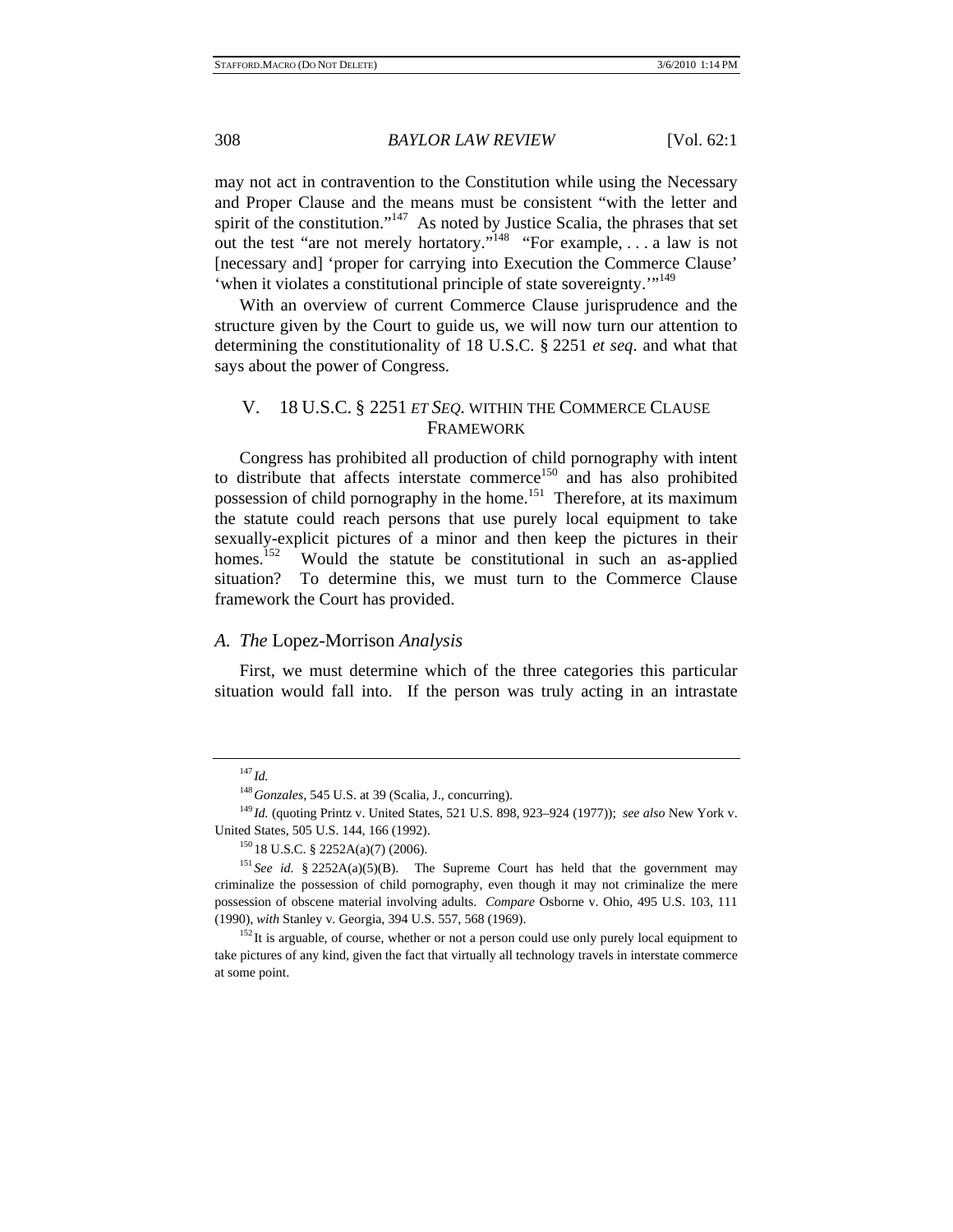manner, then only the third category would be applicable.<sup>153</sup> Therefore, only the analysis for the "substantially affecting" category needs to be considered. Here we are faced with two possible analyses. First, the framework provide by the Court in *Lopez* needs to be applied.<sup>154</sup> Second, the basic analysis from *Gonzales v. Raich* should also be considered,<sup>155</sup> especially the concurrence by Justice Scalia.<sup>156</sup>

In applying the framework of *Lopez*, we must first determine if the activity being regulated is economic or non-economic.157 Of course, possession of obscene, locally-produced pictures is probably not an "economic" activity. However, Congress could surely conclude that failure to ban the possession of child pornography would leave a gaping hole in its fight against the exploitation of the Nation's children. Further, much like the regulation of locally grown marijuana in *Gonzales*, the production and distribution of child pornography is a quintessentially economic activity.<sup>158</sup> Pornography is a major industry,<sup>159</sup> and it is easy to analogize child pornography to the illicit drug trade that was held to be economic in Gonzales.<sup>160</sup> Next, the statute does contain a jurisdictional nexus.<sup>161</sup> The statute specifically requires proof that the defendant affected interstate commerce.<sup>162</sup> Third, we must look to the legislative findings.<sup>163</sup> In this case, Congress provided numerous findings detailing the threat posed to the

was economic).<br><sup>161</sup> *See, e.g.*, 18 U.S.C. § 2252A(a)(1) (2006) (requiring the defendant to "affect[]

commerce . . . by any means.").<br> $^{162}Id$ .

<sup>&</sup>lt;sup>153</sup> See United States v. Lopez, 514 U.S. 549, 558–59 (1995).<br>
<sup>154</sup> See id. at 558–62.<br>
<sup>155</sup> See Gonzales v. Raich, 545 U.S. 1, 17–22 (2005).<br>
<sup>156</sup> See id. at 35–37 (Scalia, J., concurring).<br>
<sup>157</sup> See Lopez, 514 U.S. http://www.forbes.com/2001/05/25/0524porn.html (estimating that pornography is a \$2.6–\$3.9 billion industry in the United States as of 2001). Other sources estimate that the pornography industry in the United States had revenues of \$13.33 billion in 2006. Family Safe Media, *Pornography Statistics,* http://www.familysafemedia.com/pornography\_statistics.html (last visited Jan. 9, 2010). 160*Gonzales*, 545 U.S. at 30–32 (concluding that personal production and use of marijuana

<sup>&</sup>lt;sup>163</sup> United States v. Lopez, 514 U.S. 549, 562 (1995) (stating that "as part of [the Court's] independent evaluation of constitutionality under the Commerce Clause [the Court] of course consider[s] legislative findings.").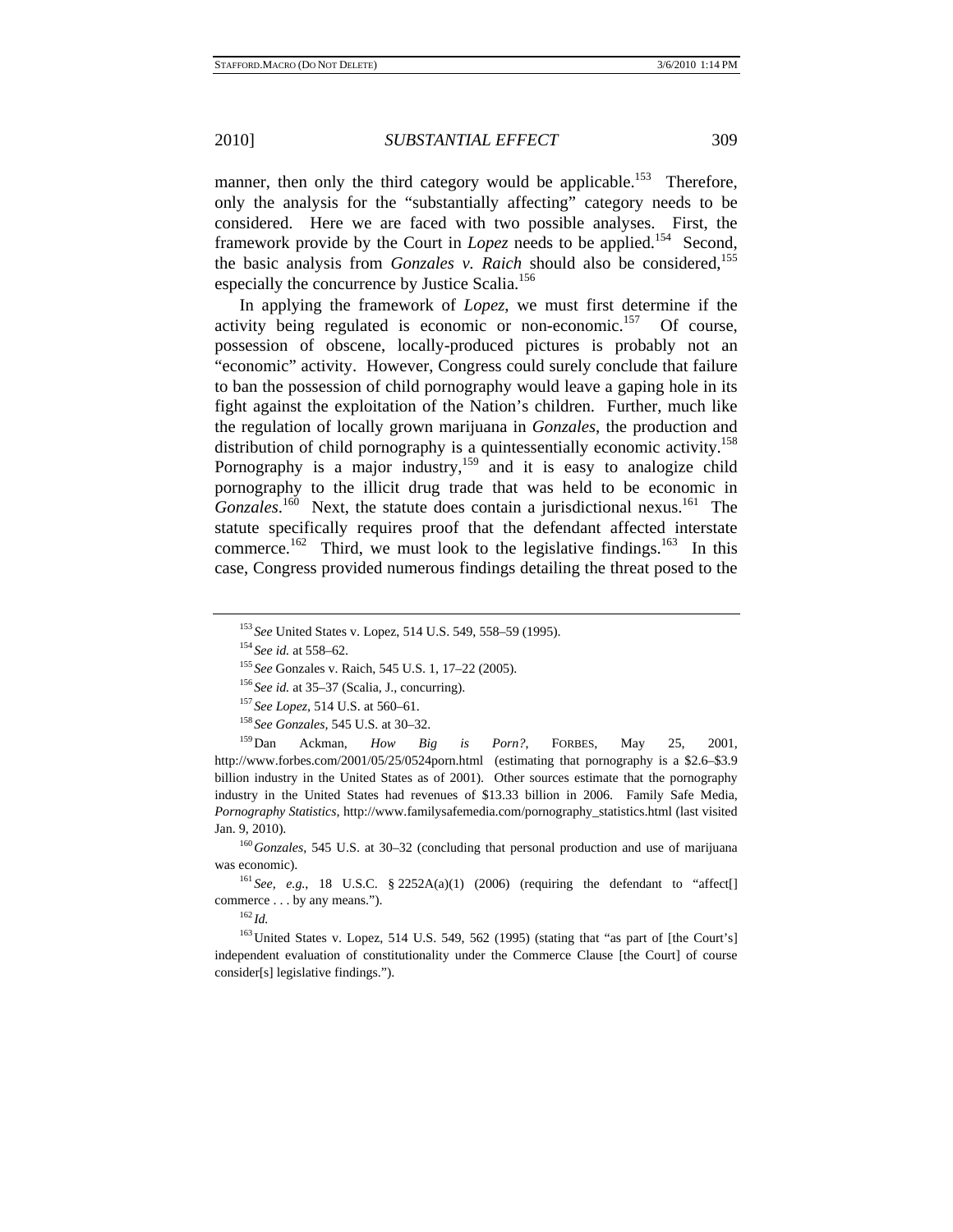Nation's children by the growth of child pornography.<sup>164</sup> Therefore, even though congressional findings are not dispositive,  $165$  they do at least show a link between child pornography and interstate commerce. Given that this statute is part of a larger regulatory scheme, it would seem that it would pass constitutional muster under the *Lopez*-*Morrison* analysis.

#### *B. The* Gonzales *& Necessary and Proper Clause Analysis*

Next, we turn to an analysis of the statute based upon *Gonzales v. Raich* and Justice Scalia's concurrence therein. It would appear that one could simply delete "marijuana" and insert "child pornography" into the *Gonzales* opinion and achieve the same result. Indeed, there is an established market for child pornography and Congress could certainly make a rational conclusion that the local production and possession of child pornography substantially affects interstate commerce. It is easy to imagine the "purely local" pornography making its way in the market and further fueling the demand for the illicit product. Further, 18 U.S.C. § 2251 *et seq.* is part of

(2) Data has shown that 83 percent of child pornography possessors had images of children younger than 12 years old, 39 percent had images of children younger than 6 years old, and 19 percent had images of children younger than 3 years old.

(3) Child pornography is a permanent record of a child's abuse and the distribution of child pornography images revictimizes the child each time the image is viewed.

(4) Child pornography is readily available through virtually every Internet technology, including Web sites, email, instant messaging, Internet Relay Chat, newsgroups, bulletin boards, and peer-to-peer.

(5) The technological ease, lack of expense, and anonymity in obtaining and distributing child pornography over the Internet has resulted in an explosion in the multijurisdictional distribution of child pornography.

(6) The Internet is well recognized as a method of distributing goods and services across State lines.

(7) The transmission of child pornography using the Internet constitutes transportation in interstate commerce.

<sup>165</sup> United States v. Morrison, 529 U.S. 598, 614 (2000).

<sup>&</sup>lt;sup>164</sup> H.R. 4120, 110th Cong. (2007), provides:

Congress finds the following:

<sup>(1)</sup> Child pornography is estimated to be a multibillion dollar industry of global proportions, facilitated by the growth of the Internet.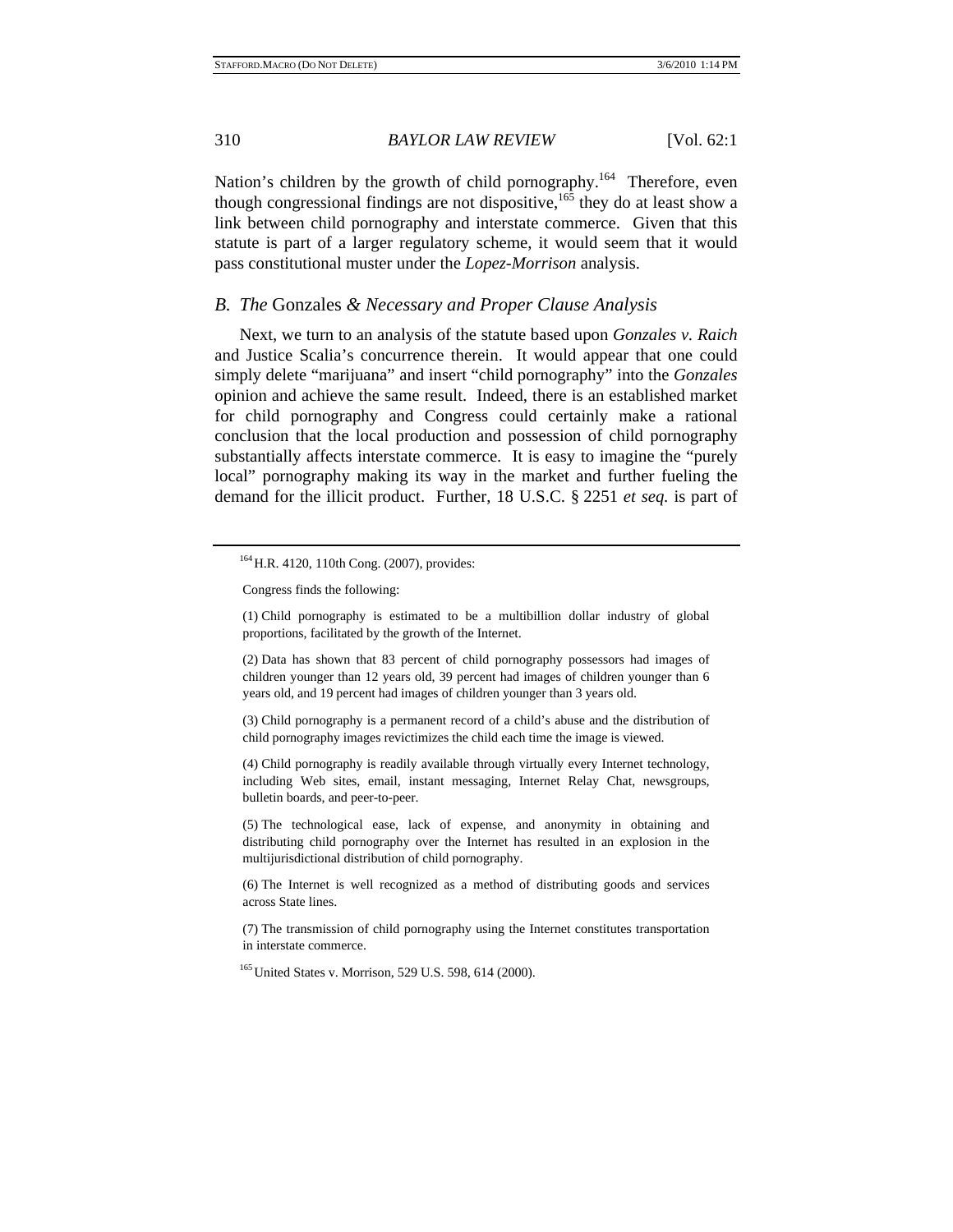comprehensive regulatory scheme and not banning the purely local production and possession of child pornography would almost assuredly make the regulatory scheme much less effective. And again, child pornography, like all pornography, is an economic commodity.

We must also remember that the statute must also pass the test under the Necessary and Proper Clause. As noted, the "end" is legitimate since the statute passes the *Lopez-Morrison* and *Gonzales* analysis.<sup>166</sup> Further, the means are seemingly "appropriate" and "plainly adapted" to achieve the legitimate and constitutional objective that Congress has set forth. Finally, the statute seems to be fully consistent with the Constitution.<sup>167</sup>

Yet how can 18 U.S.C. § 2251 *et seq.* and *Gonzales* be squared with *Lopez* and *Morrison*? All of the statutes were concerned with criminal activity. All were attempts by Congress to regulate purely intrastate activity. The true distinction that can be made is that the Gun-Free School Zones Act and the Violence Against Women Act both regulated intrastate activities that could not fairly be said to have a substantial relationship with interstate commerce. It is true that guns in school zones and violence

The defect of power in the existing Confederacy, to regulate the commerce between its several members, is in the number of those which have been clearly pointed out by experience. To the proofs and remarks which former papers have brought into view on this subject, it may be added, that without this supplemental provision, the great and essential power of regulating foreign commerce, would have been incomplete and ineffectual. A very material object of this power was the relief of the States which import and export through other States, from the improper contributions levied on them by the latter. Were these at liberty to regulate the trade between State and State, it must be foreseen, that ways would be found out to load the articles of import and export, during the passage through their jurisdiction, with duties which would fall on the makers of the latter, and the consumers of the former. We may be assured, by past experience, that such a practice would be introduced by future contrivances and both by that and a common knowledge of human affairs, that it would nourish unceasing animosities, and not improbably terminate in serious interruptions of the public tranquility.



<sup>&</sup>lt;sup>166</sup> See supra Part VI.A.<br><sup>167</sup>Of course, whether or not such truly local regulation by Congress is consistent with the letter and spirit of the Constitution is debatable. A reading of the Federalist Papers would seem to indicate that the Framers did not think of Congress's power under the Commerce Clause in the same way that the Court has interpreted that power over the last half-century. *See* THE FEDERALIST NO. 42 (James Madison). In The Federalist No. 42, James Madison addressed the reason and necessity for the Commerce Clause: